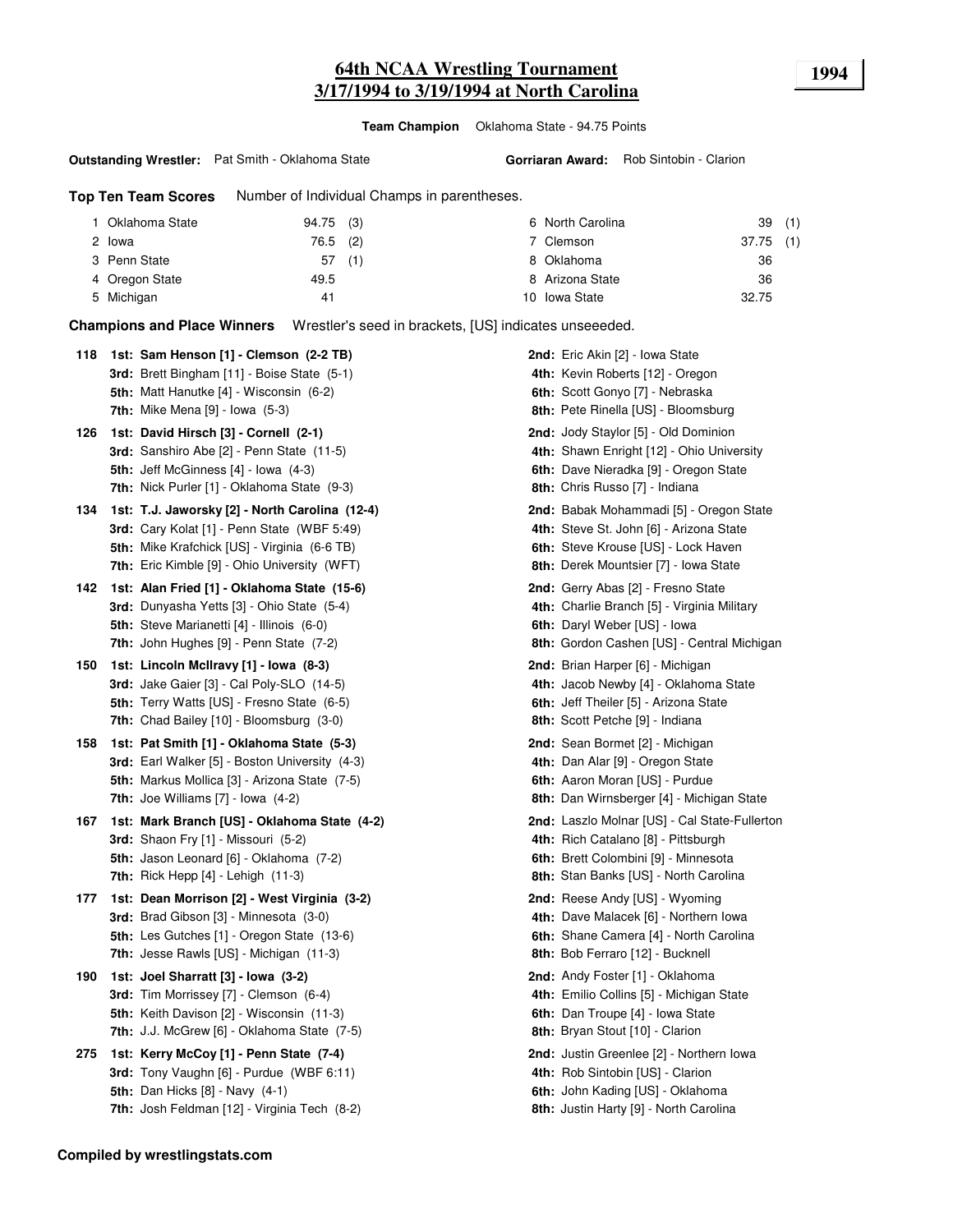| Chad Billy, West Virginia           |                            |                          |                   |                   |
|-------------------------------------|----------------------------|--------------------------|-------------------|-------------------|
| Kevin Roberts, Oregon [12]          | Kevin Roberts 12-0         |                          |                   |                   |
| Kelvin Jackson, Michigan State [5]  | Willie Carpenter 7-5 OT    | Kevin Roberts 5-4        |                   | 118 Weight Class  |
| Willie Carpenter, Brown             |                            |                          |                   |                   |
| David Morgan, Morgan State          |                            |                          | Kevin Roberts 3-1 |                   |
| Shannon Gregory, Northern Illinois  | David Morgan 7-3           |                          |                   |                   |
| Matt Hanutke, Wisconsin [4]         |                            | Matt Hanutke 6-3         |                   |                   |
| Pete Rinella, Bloomsburg            | Matt Hanutke 6-3           |                          |                   |                   |
| Mike Mena, Iowa [9]                 |                            |                          |                   | Sam Henson 18-6   |
| Tom Sinacore, Old Dominion          | Mike Mena 14-10            |                          |                   |                   |
| Gary Baker, Pennsylvania            |                            | Mike Mena 6-4            |                   |                   |
| Danny Felix, Arizona State [8]      | Danny Felix 3-3 TB         |                          |                   |                   |
| Sam Henson, Clemson [1]             |                            |                          | Sam Henson 1-0    |                   |
| Jeff Mirabella, Northwestern        | Sam Henson TF 16-0, 2:59   |                          |                   |                   |
| Dan Finacchio, Rider                |                            | Sam Henson TF 21-2, 7:00 |                   |                   |
| Brad Silimperi, Lock Haven          | Dan Finacchio 7-1          |                          |                   |                   |
| Sam Lopez, Fresno State             |                            |                          |                   | Sam Henson 2-2 TB |
| Eric Akin, Iowa State [2]           | Eric Akin Fall 3:47        |                          |                   |                   |
| Lindsay Durlacher, Illinois         |                            | Eric Akin TF 19-3, 6:50  |                   |                   |
| Jason Laflin, Tennessee-Chattanooga | Jason Laflin TF 20-5, 6:41 |                          |                   |                   |
| Scott Gonyo, Nebraska [7]           |                            |                          | Eric Akin 9-1     |                   |
| Brandon Paulson, Minnesota          | Scott Gonyo 9-2            |                          |                   |                   |
| Bobby Soto, Cal State-Bakersfield   |                            | Scott Gonyo 13-8         |                   |                   |
| Sheldon Thomas, Clarion [10]        | Sheldon Thomas 13-4        |                          |                   |                   |
| Matt Finacchio, George Mason        |                            |                          |                   | Eric Akin 2-1     |
| Derek Moscovic, Indiana             | Matt Finacchio 11-3        |                          |                   |                   |
| David Land, Maryland [3]            |                            | David Land 9-6           |                   |                   |
| Jason Gibble, Millersville          | David Land 8-7             |                          |                   |                   |
| Ty Moore, North Carolina [6]        |                            |                          | Brett Bingham 6-2 |                   |
| Jeff Cervone, Syracuse              | Jeff Cervone TF 20-3, 7:00 |                          |                   |                   |
|                                     |                            |                          |                   |                   |
| Brett Bingham, Boise State [11]     |                            | Brett Bingham Fall 2:45  |                   |                   |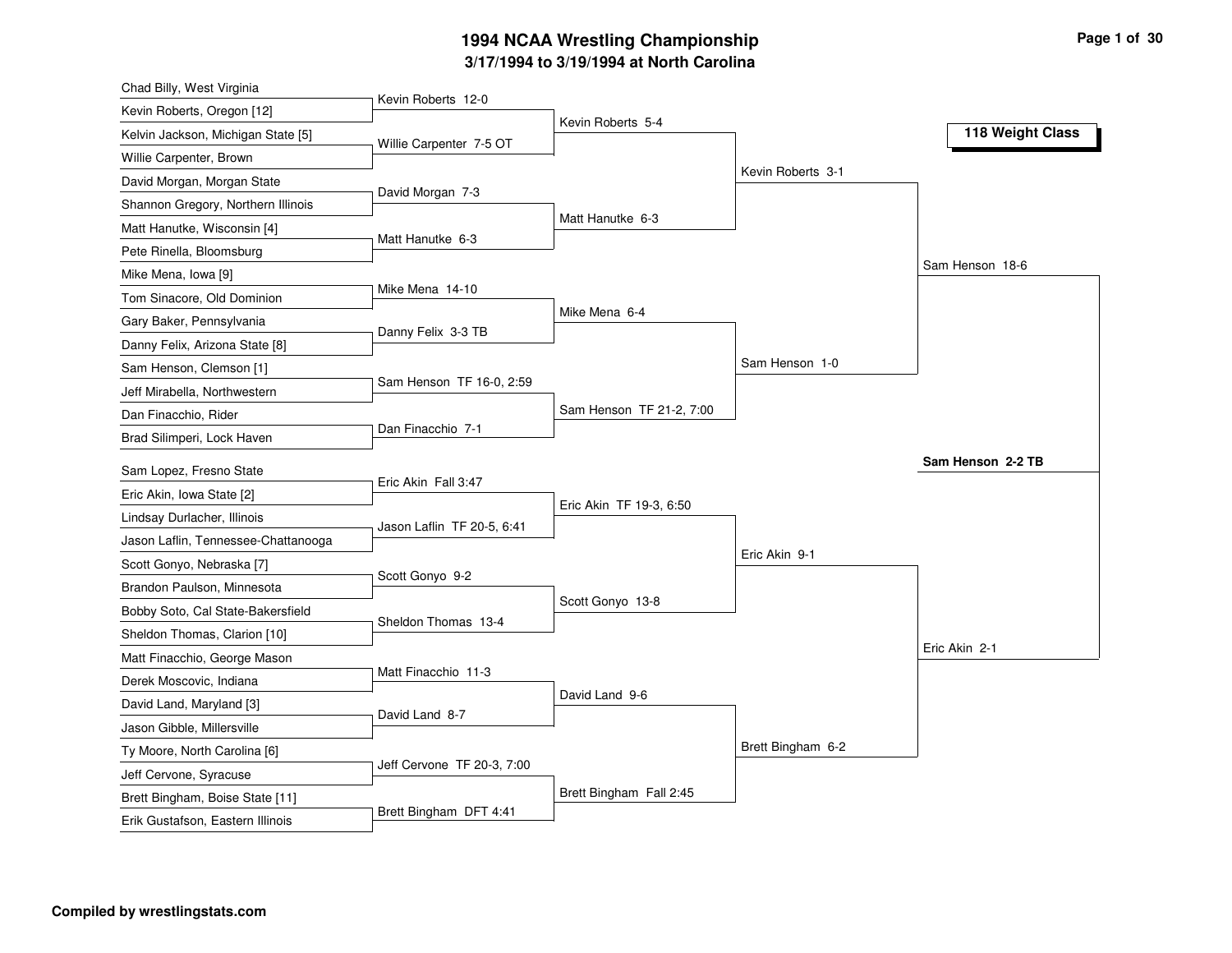Land, MarylandGonyo, NebraskaMena, IowaHanutke, WisconsinRinella 9-4Finacchio 9-7Thomas 12-5Gibble 7-2Rinella 7-6Gonyo 6-4Mena 6-2Hanutke 3-2Gonyo 9-7Hanutke 3-1Roberts, OregonBingham, Boise StateRoberts 2-1Bingham 4-1Carpenter 8-4Rinella 7-4Sinacore 6-3Finacchio 8-3Lopez 3-1Thomas 9-3Gibble Fall 2:29Cervone Med FFTCarpenter, BrownMorgan, Morgan StateFelix, Arizona StateFinacchio, RiderBilly, West VirginiaRinella, BloomsburgSinacore, Old DominionMirabella, NorthwesternLaflin, Tennessee-ChattanoogaLopez, Fresno StatePaulson, MinnesotaThomas, ClarionFinacchio, George MasonGibble, MillersvilleGustafson, Eastern IllinoisCervone, Syracuse**118 Consolation BracketBrett Bingham, Boise State 5-1Third Place:Matt Hanutke, Wisconsin 6-2Fifth Place:Seventh Place: Mike Mena, Iowa 5-3Eighth Place: Pete Rinella, BloomsburgFourth Place: Kevin Roberts, OregonSixth Place: Scott Gonyo, Nebraska**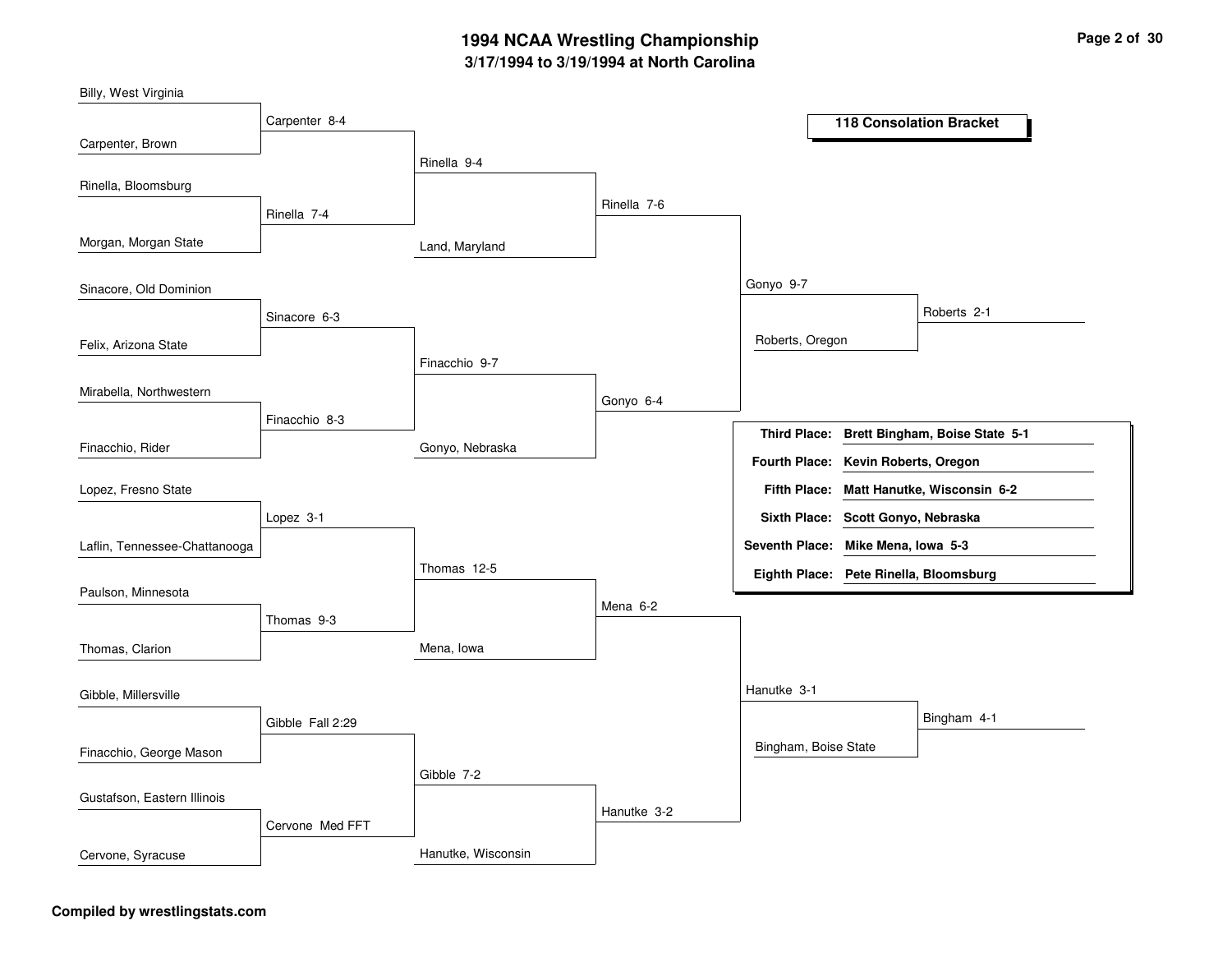### **Championship Pigtail Bouts for 118**

Sam Henson - Clemson

Henson TF 15-0, 3:30Eric Smith - Seton Hall

#### **Consolation Pigtail Bouts for 118**

Jeff Mirabella - Northwestern

Mirabella TF 20-5, 6:00Eric Smith - Seton Hall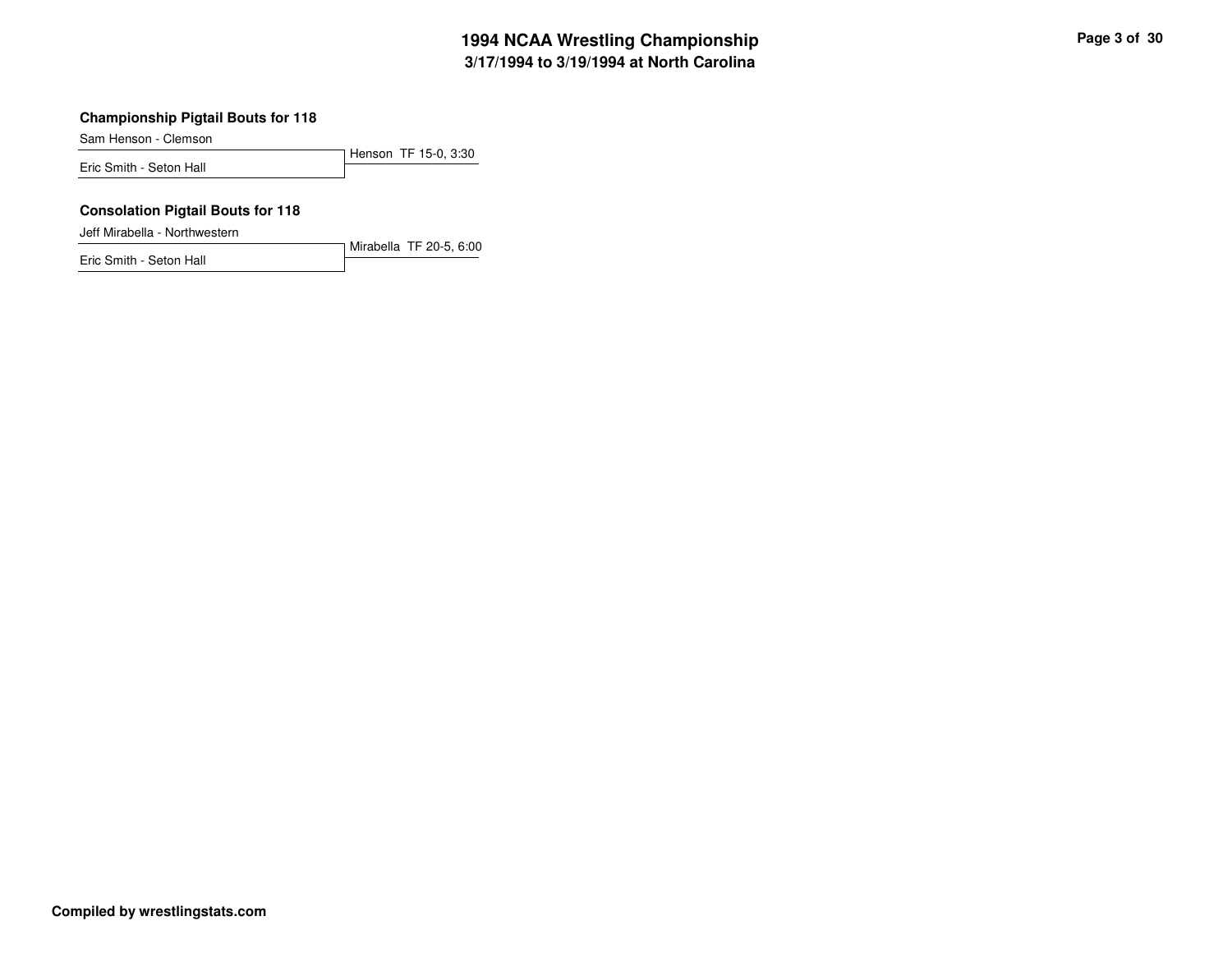| Jody Staylor, Old Dominion [5]                                    |                     |                          |                   |                     |
|-------------------------------------------------------------------|---------------------|--------------------------|-------------------|---------------------|
| Bye                                                               | Jody Staylor        | Jody Staylor 17-3        |                   |                     |
| Shawn Enright, Ohio University [12]                               | Shawn Enright 12-2  |                          |                   | 126 Weight Class    |
| Dan Smith, Boston University                                      |                     |                          |                   |                     |
| Jeff McGinness, Iowa [4]                                          |                     |                          | Jody Staylor 4-1  |                     |
| Jason Solomon, Northern Illinois                                  | Jeff McGinness 16-5 |                          |                   |                     |
| Jeff Maes, Cal State-Fullerton                                    |                     | Jeff McGinness 11-6      |                   |                     |
| Matt Whitmer, Edinboro                                            | Jeff Maes 7-2       |                          |                   |                     |
| Nick Purler, Oklahoma State [1]                                   |                     |                          |                   | Jody Staylor 1-1 TB |
| Tad Yeager, Northwestern                                          | Nick Purler 10-4    |                          |                   |                     |
| Nick Zinkin, Fresno State                                         |                     | Nick Purler 9-3          |                   |                     |
| Jeff Stepanic, Navy                                               | Jeff Stepanic 7-2   |                          |                   |                     |
| Tim Harris, Minnesota [8]                                         |                     |                          | Dave Nieradka 2-1 |                     |
| Corey Padovano, Drexel                                            | Tim Harris 6-3      |                          |                   |                     |
| Randy Reidler, Bloomsburg                                         |                     | Dave Nieradka 4-3        |                   |                     |
| Dave Nieradka, Oregon State [9]                                   | Dave Nieradka 13-8  |                          |                   |                     |
| Chris Russo, Indiana [7]                                          |                     |                          |                   | David Hirsch 2-1    |
| Mike Kendall, North Carolina                                      | Chris Russo 6-4 OT  |                          |                   |                     |
| Dantae Smith, Morgan State [10]                                   |                     | Chris Russo 6-4          |                   |                     |
| Steve Baer, Nebraska                                              | Steve Baer 12-8     |                          |                   |                     |
| Sanshiro Abe, Penn State [2]                                      |                     |                          | Sanshiro Abe 8-2  |                     |
|                                                                   | Sanshiro Abe 17-6   |                          |                   |                     |
| Jeff Duque, Syracuse                                              |                     | Sanshiro Abe 10-4        |                   |                     |
| Andy Gardner, Illinois State<br>Mike Norton, North Carolina State | Mike Norton 8-3     |                          |                   |                     |
|                                                                   |                     |                          |                   | David Hirsch 6-4 OT |
| Chris Jensen, Oregon                                              | Chris Jensen 17-11  |                          |                   |                     |
| Bobby Crawford, Clarion [11]                                      |                     | Shawn Harrison Fall 6:15 |                   |                     |
| Shawn Harrison, Oklahoma [6]                                      | Shawn Harrison 8-5  |                          |                   |                     |
| Demond Betts, Michigan State                                      |                     |                          | David Hirsch 4-3  |                     |
| Dom DiSabato, Ohio State                                          | David Barden 6-5    |                          |                   |                     |
| David Barden, Tennessee-Chattanooga                               |                     | David Hirsch 11-6        |                   |                     |
| <b>Bye</b><br>David Hirsch, Cornell [3]                           | David Hirsch        |                          |                   |                     |
|                                                                   |                     |                          |                   |                     |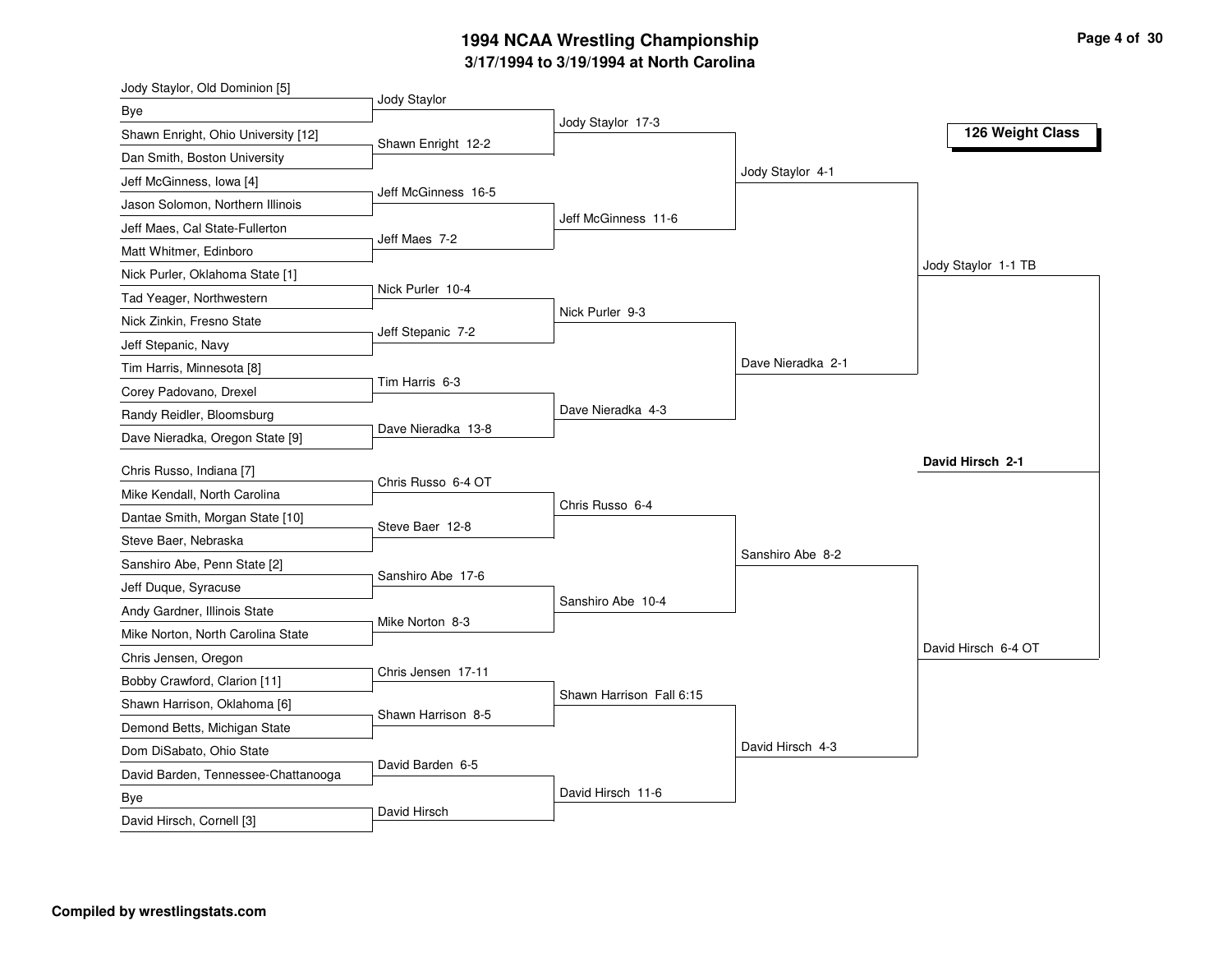| Bye                          |                   |                        |                   |                                    |                                                |
|------------------------------|-------------------|------------------------|-------------------|------------------------------------|------------------------------------------------|
|                              | Enright           |                        |                   |                                    | <b>126 Consolation Bracket</b>                 |
| Enright, Ohio University     |                   |                        |                   |                                    |                                                |
|                              |                   | Enright 14-4           |                   |                                    |                                                |
| Solomon, Northern Illinois   |                   |                        |                   |                                    |                                                |
|                              | Solomon 6-4       |                        | Enright Fall 1:58 |                                    |                                                |
| Maes, Cal State-Fullerton    |                   | Harrison, Oklahoma     |                   |                                    |                                                |
| Yeager, Northwestern         |                   |                        |                   | Enright 5-4                        |                                                |
|                              | Yeager 11-10      |                        |                   |                                    | Enright 7-5                                    |
| Stepanic, Navy               |                   |                        |                   | Nieradka, Oregon State             |                                                |
|                              |                   | Yeager 12-9            |                   |                                    |                                                |
| Reidler, Bloomsburg          |                   |                        | Russo 8-6         |                                    |                                                |
|                              | Reidler Fall 3:21 |                        |                   |                                    | Third Place: Sanshiro Abe, Penn State 11-5     |
| Harris, Minnesota            |                   | Russo, Indiana         |                   |                                    |                                                |
|                              |                   |                        |                   |                                    | Fourth Place: Shawn Enright, Ohio University   |
| Kendall, North Carolina      |                   |                        |                   |                                    | Fifth Place: Jeff McGinness, Iowa 4-3          |
|                              | Baer 4-3          |                        |                   |                                    | Sixth Place: Dave Nieradka, Oregon State       |
| Baer, Nebraska               |                   |                        |                   |                                    | Seventh Place: Nick Purler, Oklahoma State 9-3 |
|                              |                   | Baer 6-3               |                   | Eighth Place: Chris Russo, Indiana |                                                |
| Duque, Syracuse              |                   |                        |                   |                                    |                                                |
|                              | Norton 10-4       |                        | Purler 9-3        |                                    |                                                |
| Norton, North Carolina State |                   | Purler, Oklahoma State |                   |                                    |                                                |
| Betts, Michigan State        |                   |                        |                   | McGinness 9-4                      |                                                |
|                              |                   |                        |                   |                                    | Abe 5-3                                        |
|                              | Jensen 6-4        |                        |                   |                                    |                                                |
| Jensen, Oregon               |                   |                        |                   | Abe, Penn State                    |                                                |
|                              |                   | Jensen 6-1             |                   |                                    |                                                |
| Bye                          |                   |                        | McGinness 6-1     |                                    |                                                |
|                              | Barden            |                        |                   |                                    |                                                |
| Barden, Tennessee-Chattanoog |                   | McGinness, Iowa        |                   |                                    |                                                |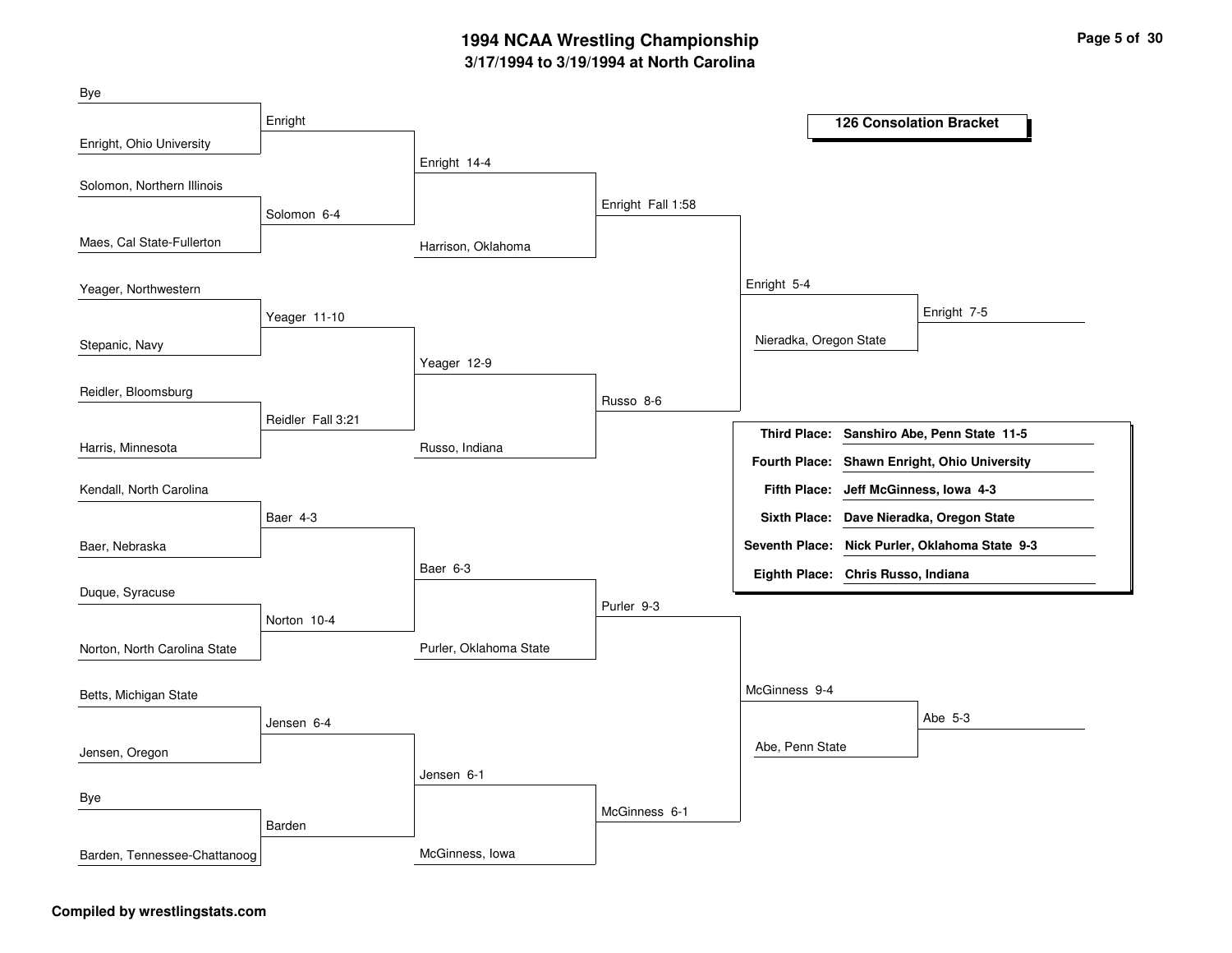**No Pigtails Bouts for 126 Weight Class**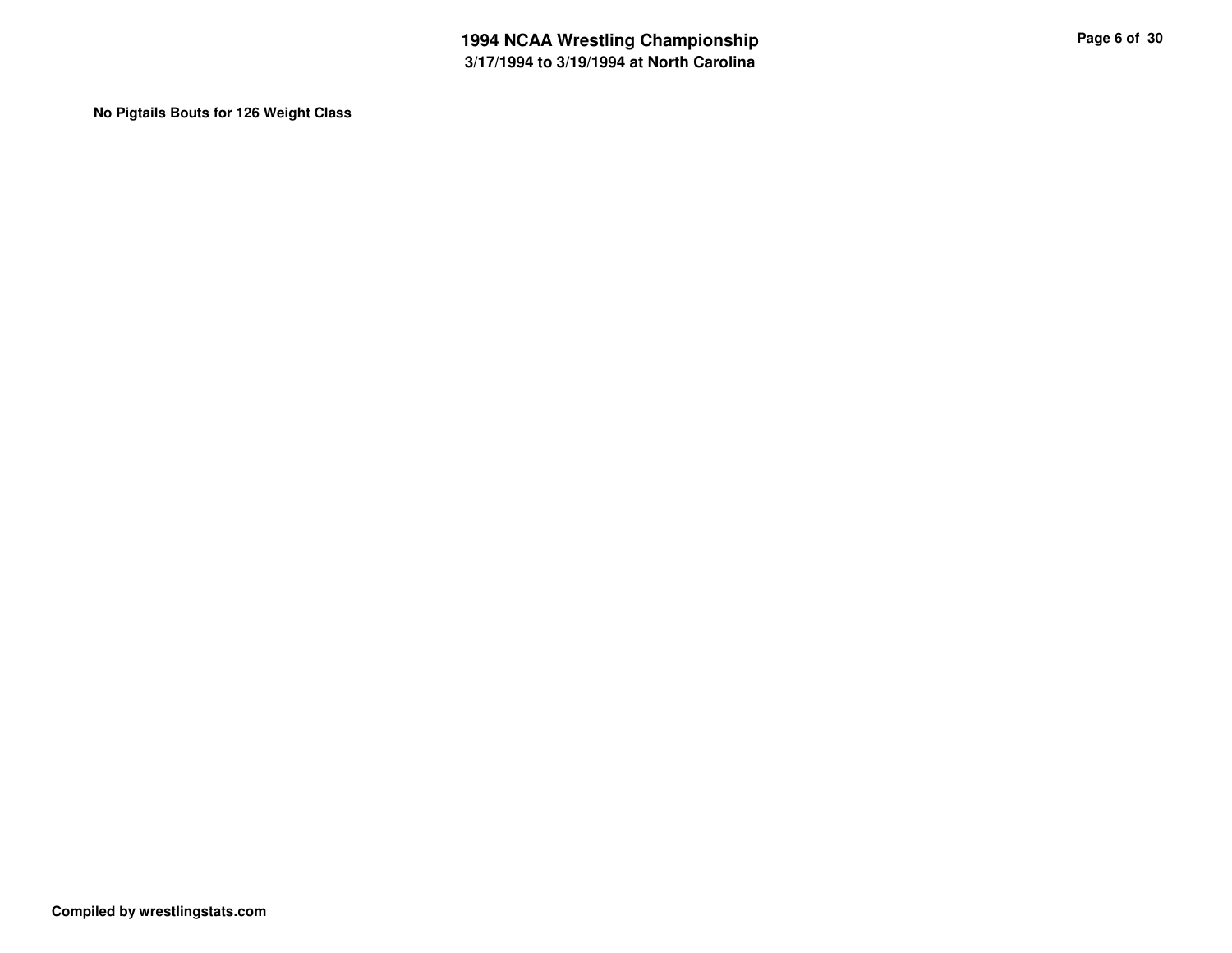| David Ross, Southwest Missouri       |                           |                       |                        |                        |
|--------------------------------------|---------------------------|-----------------------|------------------------|------------------------|
| Babak Mohammadi, Oregon State [5]    | Babak Mohammadi Fall 4:39 |                       |                        |                        |
| Dorian Hager, West Virginia [12]     | Dorian Hager 21-16        | Babak Mohammadi 23-10 |                        | 134 Weight Class       |
| Alex Coriano, Purdue                 |                           |                       |                        |                        |
| DeWayne Zinkin, Fresno State [4]     |                           |                       | Babak Mohammadi 3-2    |                        |
| Scott Reyna, Oklahoma State          | DeWayne Zinkin 4-3 TB     |                       |                        |                        |
| Ryan Nunamaker, North Carolina State |                           | DeWayne Zinkin 5-5 TB |                        |                        |
| Chris Berglin, Minnesota             | Chris Berglin 11-3        |                       |                        |                        |
| Eric Kimble, Ohio University [9]     |                           |                       |                        | Babak Mohammadi 6-4 OT |
| Tony DeSouza, Cal State-Bakersfield  | Eric Kimble 18-9          |                       |                        |                        |
| Tony Pariano, Northwestern [8]       |                           | Eric Kimble 12-5      |                        |                        |
| Andy Showalter, Northern Iowa        | Tony Pariano 3-1          |                       |                        |                        |
| Cary Kolat, Penn State [1]           |                           |                       | Cary Kolat 6-1         |                        |
| Paul Collier, Brown                  | Cary Kolat 16-6           |                       |                        |                        |
| Joey Heckel, Oklahoma                |                           | Cary Kolat 13-5       |                        |                        |
| John Richey, Pittsburgh              | John Richey 16-5          |                       |                        |                        |
| Jason Nase, Rider                    |                           |                       |                        | T.J. Jaworsky 12-4     |
| Derek Mountsier, Iowa State [7]      | Derek Mountsier Fall 2:32 |                       |                        |                        |
| Jay Michael, Ohio State [10]         |                           | Derek Mountsier 4-3   |                        |                        |
|                                      | Jay Michael Fall 4:44     |                       |                        |                        |
| Bryce Bochy, Wyoming                 |                           |                       | T.J. Jaworsky DFT 0:01 |                        |
| T.J. Jaworsky, North Carolina [2]    | T.J. Jaworsky 6-0         |                       |                        |                        |
| Jay Jackson, Stanford                |                           | T.J. Jaworsky 5-0     |                        |                        |
| Charlie Morgan, Morgan State         | Mike Yancosky 10-2        |                       |                        |                        |
| Mike Yancosky, Cornell               |                           |                       |                        | T.J. Jaworsky 4-1      |
| Frank Velazquez, Nebraska [3]        | Mike Krafchick 6-3        |                       |                        |                        |
| Mike Krafchick, Virginia             |                           | Steve Krouse 4-3      |                        |                        |
| Jon Vaughn, Illinois                 | Steve Krouse 6-4          |                       |                        |                        |
| Steve Krouse, Lock Haven             |                           |                       | Steve St. John 7-3     |                        |
| Steve St. John, Arizona State [6]    | Steve St. John 8-6 OT     |                       |                        |                        |
| Erik Saunders, Seton Hall            |                           | Steve St. John 17-7   |                        |                        |
| Ron Pieper, Wisconsin [11]           | Ron Pieper 13-7           |                       |                        |                        |
| Ed Moore, Franklin & Marshall        |                           |                       |                        |                        |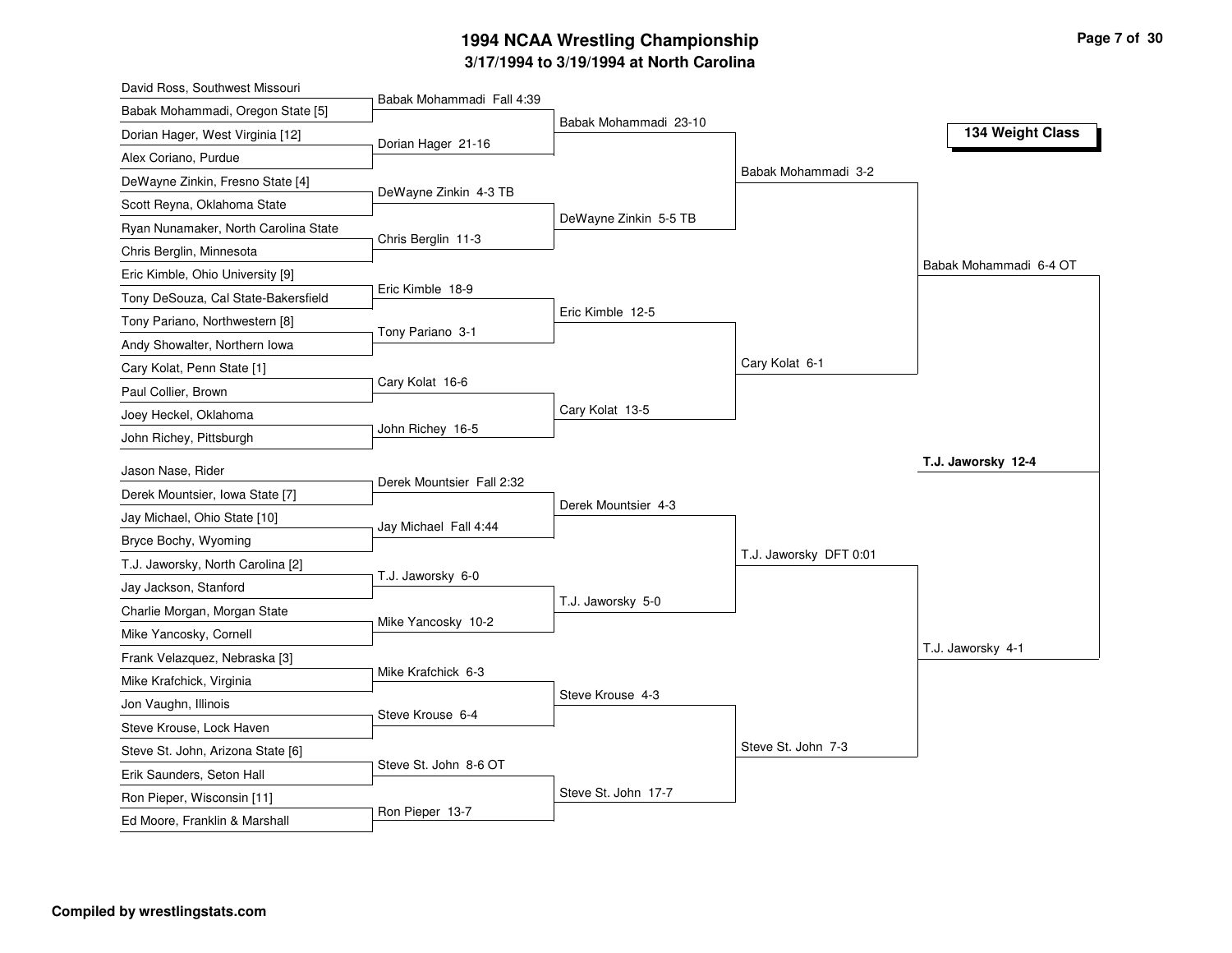| Ross, Southwest Missouri       |                     |                         |                  |                         |                                                     |
|--------------------------------|---------------------|-------------------------|------------------|-------------------------|-----------------------------------------------------|
|                                | Ross 8-4            |                         |                  |                         | <b>134 Consolation Bracket</b>                      |
| Hager, West Virginia           |                     | Reyna Fall 3:32         |                  |                         |                                                     |
| Reyna, Oklahoma State          |                     |                         |                  |                         |                                                     |
|                                | Reyna 5-2           |                         | Krouse 4-2       |                         |                                                     |
| Berglin, Minnesota             |                     | Krouse, Lock Haven      |                  |                         |                                                     |
| DeSouza, Cal State-Bakersfield |                     |                         |                  | Krouse DFT 0:29         |                                                     |
|                                | Pariano 5-2         |                         |                  |                         | Kolat 10-0                                          |
| Pariano, Northwestern          |                     |                         |                  | Kolat, Penn State       |                                                     |
|                                |                     | Pariano 6-1             |                  |                         |                                                     |
| Collier, Brown                 |                     |                         | Mountsier 4-2 OT |                         |                                                     |
|                                | Richey Fall 7:19 OT |                         |                  |                         | Third Place: Cary Kolat, Penn State Fall 5:49       |
| Richey, Pittsburgh             |                     | Mountsier, Iowa State   |                  |                         | Fourth Place: Steve St. John, Arizona State         |
| Nase, Rider                    |                     |                         |                  |                         | Fifth Place: Mike Krafchick, Virginia 6-6 TB        |
|                                | Nase 5-3 OT         |                         |                  |                         | Sixth Place: Steve Krouse, Lock Haven               |
| Michael, Ohio State            |                     |                         |                  |                         | Seventh Place: Eric Kimble, Ohio University Med FFT |
|                                |                     | Jackson 6-2             |                  |                         | Eighth Place: Derek Mountsier, Iowa State           |
| Jackson, Stanford              |                     |                         | Kimble 8-3       |                         |                                                     |
|                                | Jackson 1-0         |                         |                  |                         |                                                     |
| Yancosky, Cornell              |                     | Kimble, Ohio University |                  |                         |                                                     |
| Vaughn, Illinois               |                     |                         |                  | Krafchick 4-3           |                                                     |
|                                | Krafchick 7-2       |                         |                  |                         | St. John 6-5                                        |
| Krafchick, Virginia            |                     |                         |                  | St. John, Arizona State |                                                     |
|                                |                     | Krafchick 7-4           |                  |                         |                                                     |
| Saunders, Seton Hall           |                     |                         | Krafchick 5-4    |                         |                                                     |
|                                | Saunders 5-4        |                         |                  |                         |                                                     |
| Pieper, Wisconsin              |                     | Zinkin, Fresno State    |                  |                         |                                                     |

### **Compiled by wrestlingstats.com**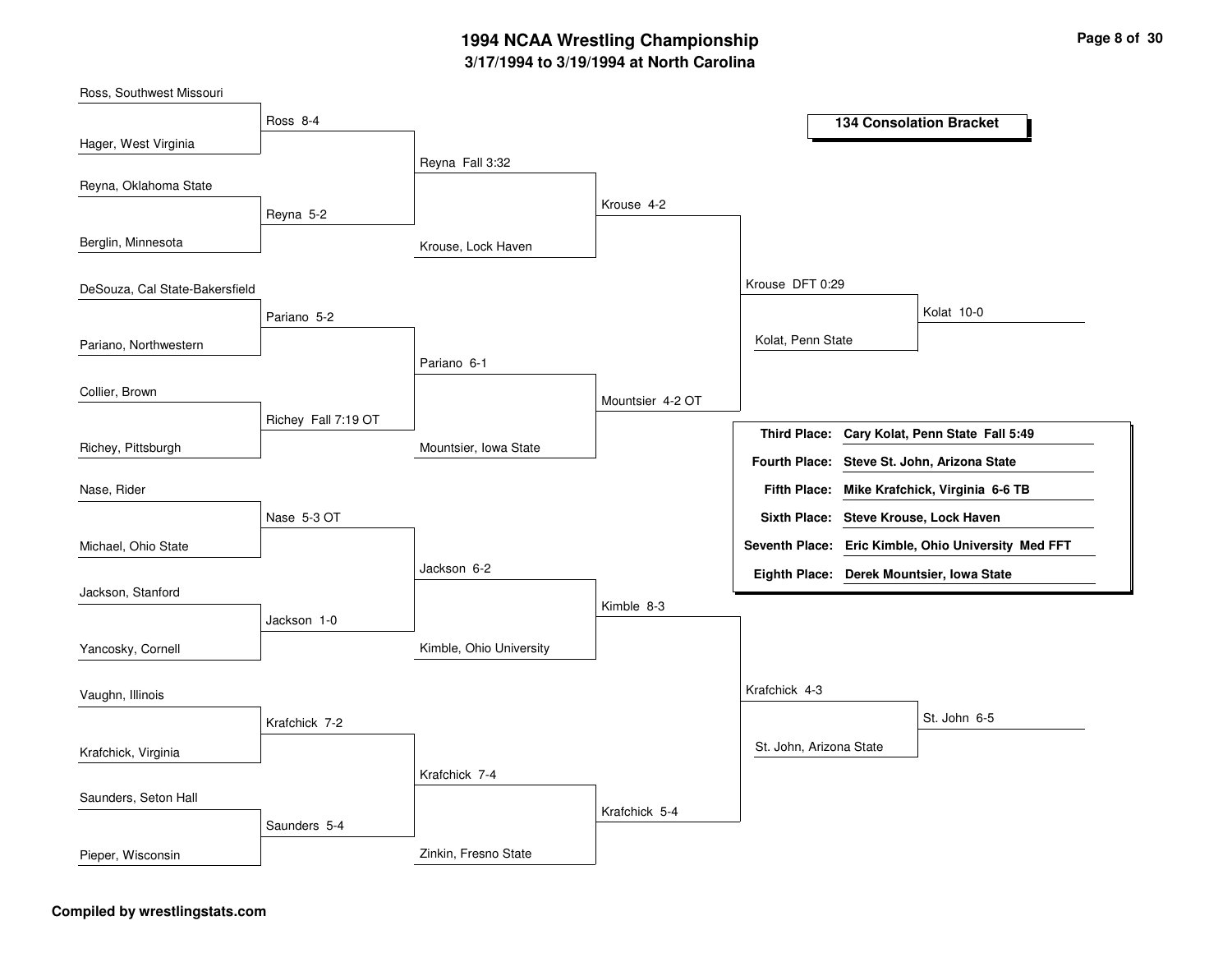### **Championship Pigtail Bouts for 134**

Cary Kolat - Penn State

Kolat 12-10Willie Stravino - George Mason

#### **Consolation Pigtail Bouts for 134**

Paul Collier - Brown

Collier TF 17-1, 3:02Willie Stravino - George Mason

**Compiled by wrestlingstats.com**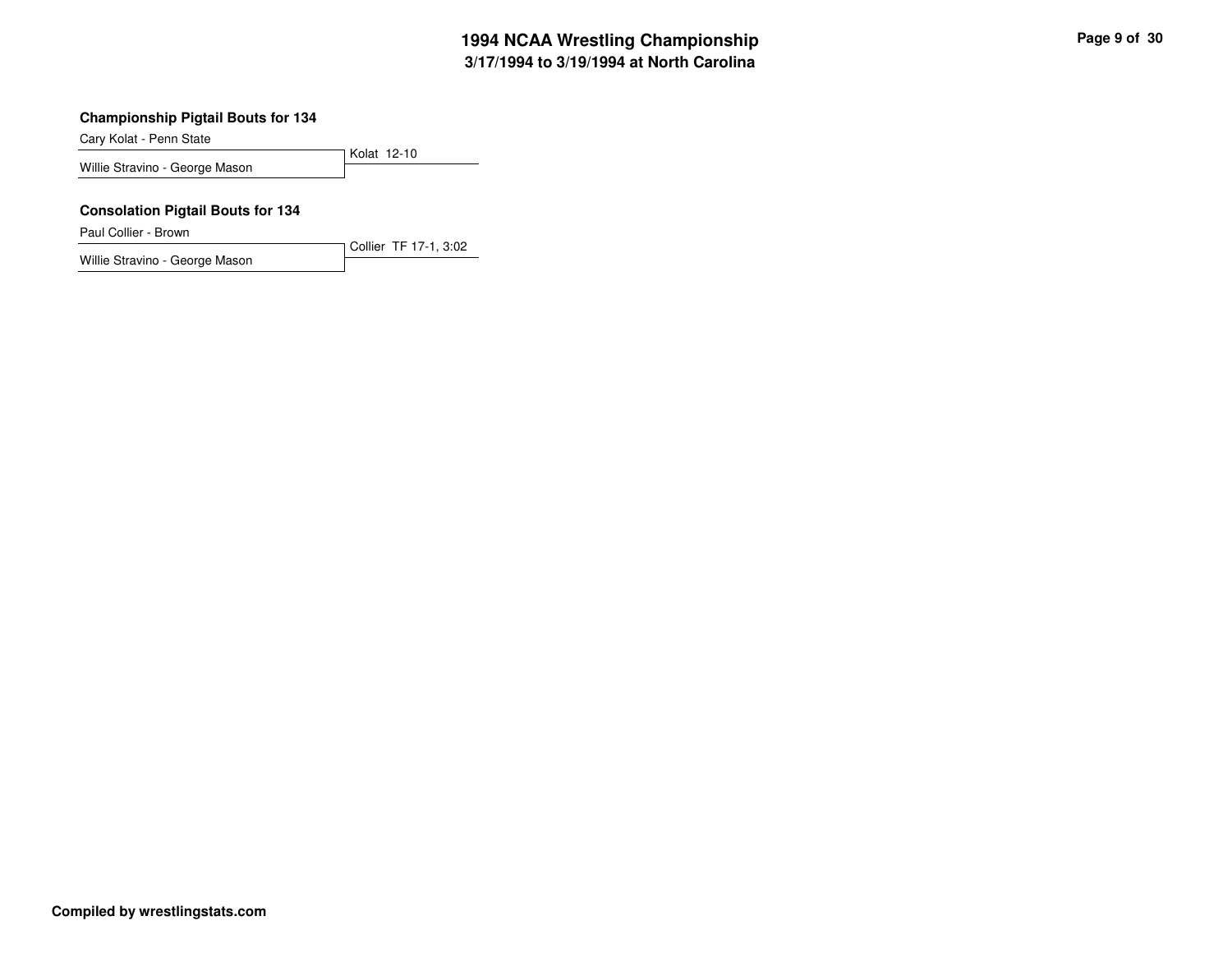| Cory Sonnen, Oregon [12]              |                       |                            |                          |                   |
|---------------------------------------|-----------------------|----------------------------|--------------------------|-------------------|
| Dan Covatta, Duke                     | Dan Covatta 6-4       |                            |                          |                   |
| Charlie Branch, Virginia Military [5] | Charlie Branch 11-4   | Charlie Branch 8-3         |                          | 142 Weight Class  |
| Joe Daubach, Eastern Illinois         |                       |                            |                          |                   |
| Denny Orr, Liberty                    |                       |                            | Charlie Branch 4-2       |                   |
| Jeff Dalrymple, Air Force             | Jeff Dalrymple 7-5    |                            |                          |                   |
| Gordon Cashen, Central Michigan       |                       | Steve Marianetti Fall 5:44 |                          |                   |
| Steve Marianetti, Illinois [4]        | Steve Marianetti 11-3 |                            |                          |                   |
| John Hughes, Penn State [9]           |                       |                            |                          | Alan Fried 12-4   |
| Jason Gregersen, Wyoming              | John Hughes 10-6      |                            |                          |                   |
| Kenny Liddell, Missouri [8]           |                       | John Hughes 6-4            |                          |                   |
| Alex Lombardo, Rutgers                | Kenny Liddell 13-5    |                            |                          |                   |
| Ken Workman, Cal State-Fullerton      |                       |                            | Alan Fried 14-4          |                   |
| Tim Novak, Northern Iowa              | Ken Workman 5-4       |                            |                          |                   |
| Andy Trevino, Indiana                 |                       | Alan Fried 19-8            |                          |                   |
| Alan Fried, Oklahoma State [1]        | Alan Fried 20-9       |                            |                          |                   |
|                                       |                       |                            |                          | Alan Fried 15-6   |
| Francis Dunn, Rider                   | Jamie Kyriazis 13-5   |                            |                          |                   |
| Jamie Kyriazis, Syracuse [10]         |                       | Daryl Weber 5-3            |                          |                   |
| Daryl Weber, Iowa                     | Daryl Weber 4-0       |                            |                          |                   |
| John Krause, Southwest Missouri       |                       |                            | Gerry Abas 8-6           |                   |
| Eric Jamerson, Boston University      | Pat Morrissey 3-1     |                            |                          |                   |
| Pat Morrissey, Cal Poly-SLO           |                       | Gerry Abas 5-2             |                          |                   |
| Josh Miller, North Carolina           | Gerry Abas 11-8       |                            |                          |                   |
| Gerry Abas, Fresno State [2]          |                       |                            |                          | Gerry Abas 7-5 TB |
| Dunyasha Yetts, Ohio State [3]        | Dunyasha Yetts 8-3    |                            |                          |                   |
| Joe Calhoun, Ohio University          |                       | Dunyasha Yetts 11-6        |                          |                   |
| Rick Jeletic, Duquesne                | Matt Blair 14-9       |                            |                          |                   |
| Matt Blair, West Virginia             |                       |                            |                          |                   |
| Shannyn Gillespie, Lock Haven [11]    | Shannyn Gillespie 9-4 |                            | Dunyasha Yetts Fall 5:23 |                   |
| Ryan Lord, Wisconsin                  |                       |                            |                          |                   |
| Justin Ware, Nebraska [6]             | Tony Evans 14-11      | Tony Evans 8-5             |                          |                   |
| Tony Evans, Boise State               |                       |                            |                          |                   |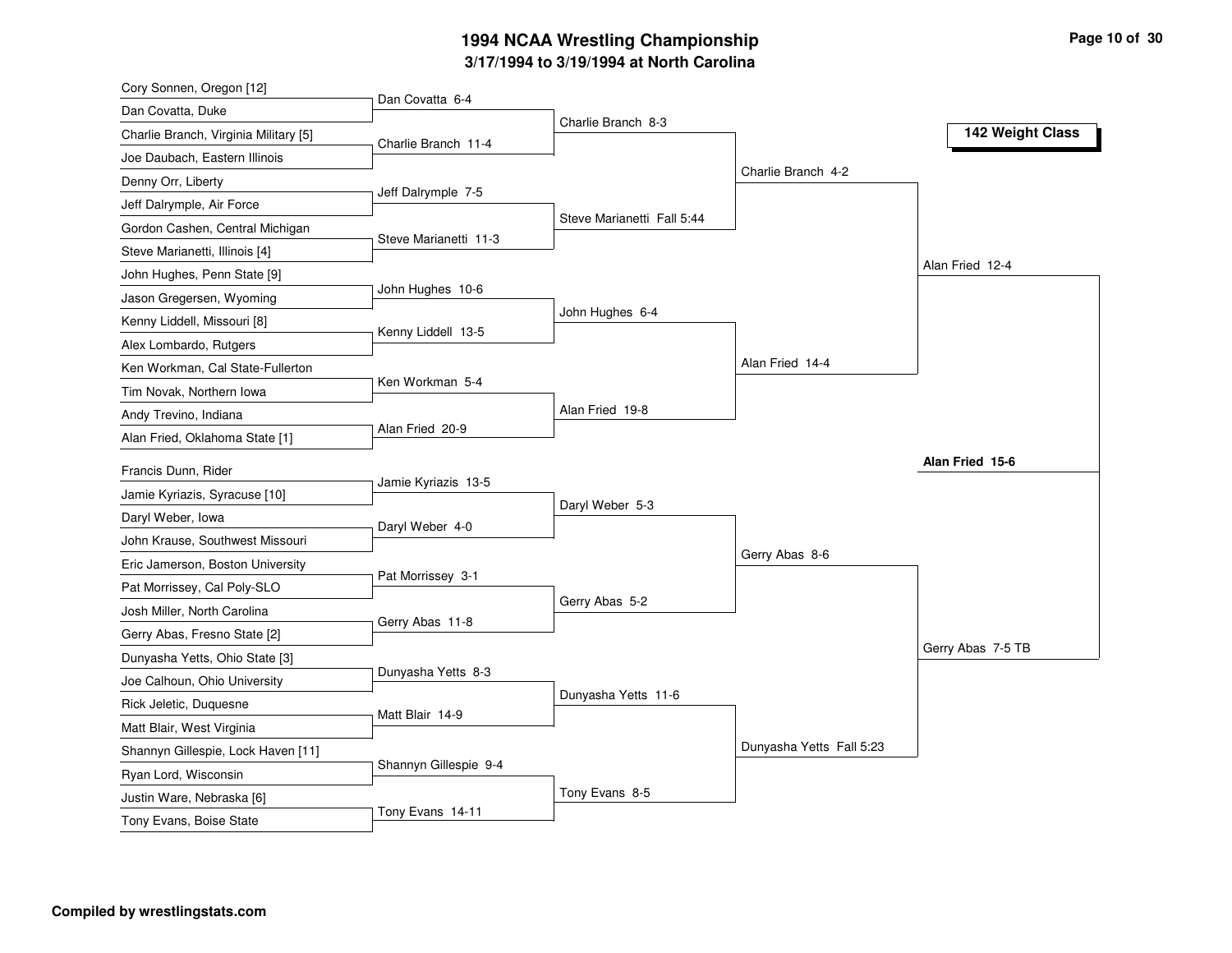| Daubach, Eastern Illinois    |                     |                      |                |                                |                                                 |
|------------------------------|---------------------|----------------------|----------------|--------------------------------|-------------------------------------------------|
|                              | Covatta 4-2         |                      |                |                                | <b>142 Consolation Bracket</b>                  |
| Covatta, Duke                |                     |                      |                |                                |                                                 |
|                              |                     | Cashen TF 16-1, 4:06 |                |                                |                                                 |
| Cashen, Central Michigan     |                     |                      | Cashen 7-5     |                                |                                                 |
|                              | Cashen Fall 3:55    |                      |                |                                |                                                 |
| Dalrymple, Air Force         |                     | Evans, Boise State   |                |                                |                                                 |
|                              |                     |                      |                | Weber 5-2                      |                                                 |
| Gregersen, Wyoming           |                     |                      |                |                                |                                                 |
|                              | Liddell 3-2         |                      |                |                                | Branch 1-0                                      |
| Liddell, Missouri            |                     |                      |                | Branch, Virginia Military      |                                                 |
|                              |                     | Liddell Med FFT      |                |                                |                                                 |
| Trevino, Indiana             |                     |                      | Weber 3-2      |                                |                                                 |
|                              | Trevino 7-6         |                      |                |                                | Third Place: Dunyasha Yetts, Ohio State 5-4     |
| Workman, Cal State-Fullerton |                     | Weber, Iowa          |                |                                | Fourth Place: Charlie Branch, Virginia Military |
| Carcelli, Cleveland State    |                     |                      |                |                                | Fifth Place: Steve Marianetti, Illinois 6-0     |
|                              | Carcelli Fall 1:08  |                      |                | Sixth Place: Daryl Weber, Iowa |                                                 |
| Kyriazis, Syracuse           |                     |                      |                |                                | Seventh Place: John Hughes, Penn State 7-2      |
|                              |                     | Morrissey 5-2        |                |                                | Eighth Place: Gordon Cashen, Central Michigan   |
| Miller, North Carolina       |                     |                      | Hughes 9-5     |                                |                                                 |
|                              | Morrissey Fall 3:53 |                      |                |                                |                                                 |
| Morrissey, Cal Poly-SLO      |                     | Hughes, Penn State   |                |                                |                                                 |
|                              |                     |                      |                | Marianetti 3-2                 |                                                 |
| Calhoun, Ohio University     |                     |                      |                |                                |                                                 |
|                              | Calhoun 9-3         |                      |                |                                | Yetts 5-2                                       |
| Blair, West Virginia         |                     |                      |                | Yetts, Ohio State              |                                                 |
|                              |                     | Calhoun 11-7         |                |                                |                                                 |
| Ware, Nebraska               |                     |                      | Marianetti 8-3 |                                |                                                 |
|                              | Gillespie 11-10     |                      |                |                                |                                                 |
| Gillespie, Lock Haven        |                     | Marianetti, Illinois |                |                                |                                                 |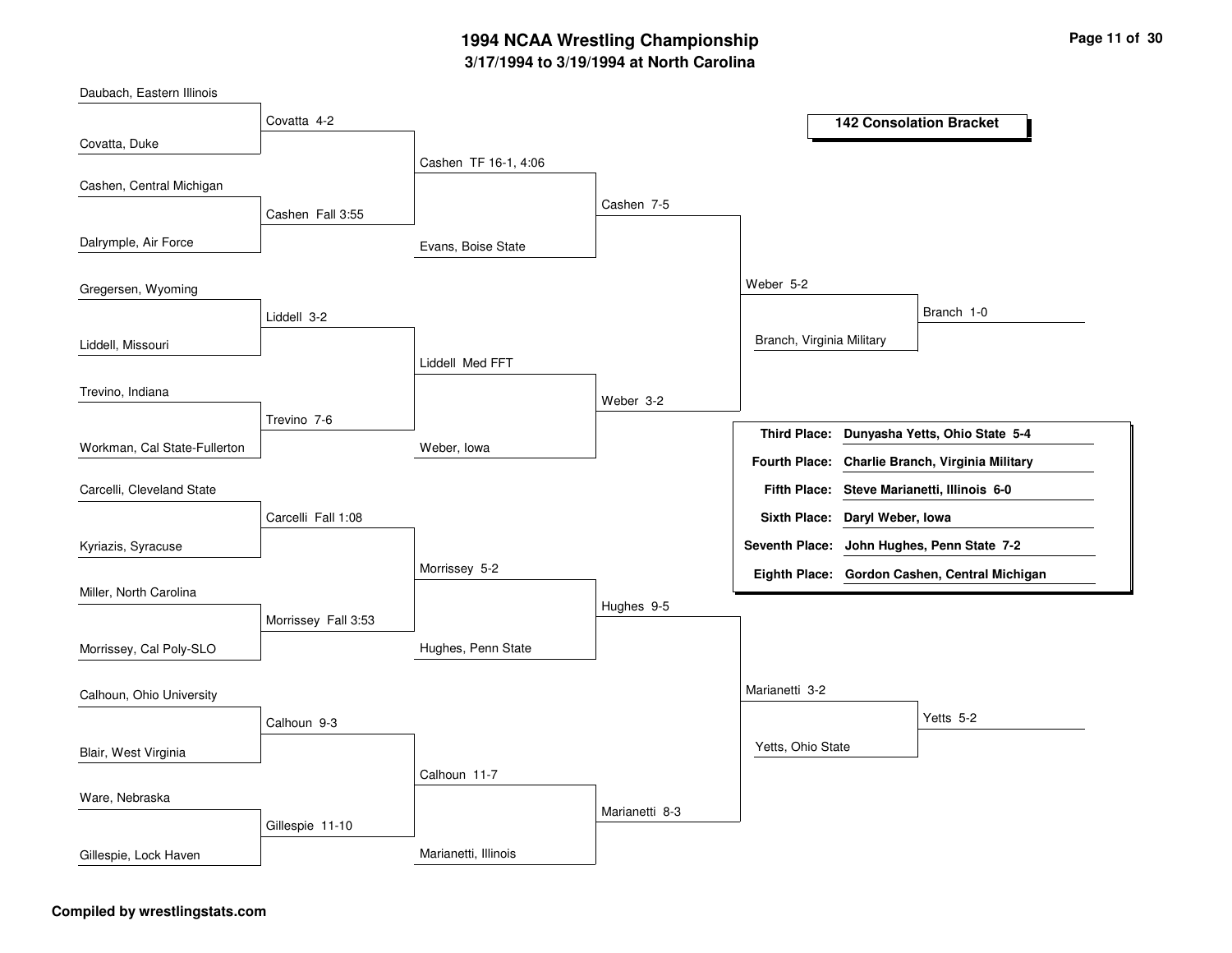### **Championship Pigtail Bouts for 142**

Ken Workman - Cal State-Fullerton

| $\overline{\text{R}}$ i Wurlan - Cal State-Fullentun |                    |
|------------------------------------------------------|--------------------|
| Troy Charney - North Carolina State                  | Workman 8-2        |
| Gordon Cashen - Central Michigan                     |                    |
| Greg Rosenbaum - Drexel                              | Cashen 17-6        |
| Daryl Weber - Iowa                                   |                    |
| Dan Carcelli - Cleveland State                       | Weber Fall 7:25 OT |
| <b>Consolation Pigtail Bouts for 142</b>             |                    |

Carcelli 11-7

Dan Carcelli - Cleveland State

John Krause - Southwest Missouri

**Compiled by wrestlingstats.com**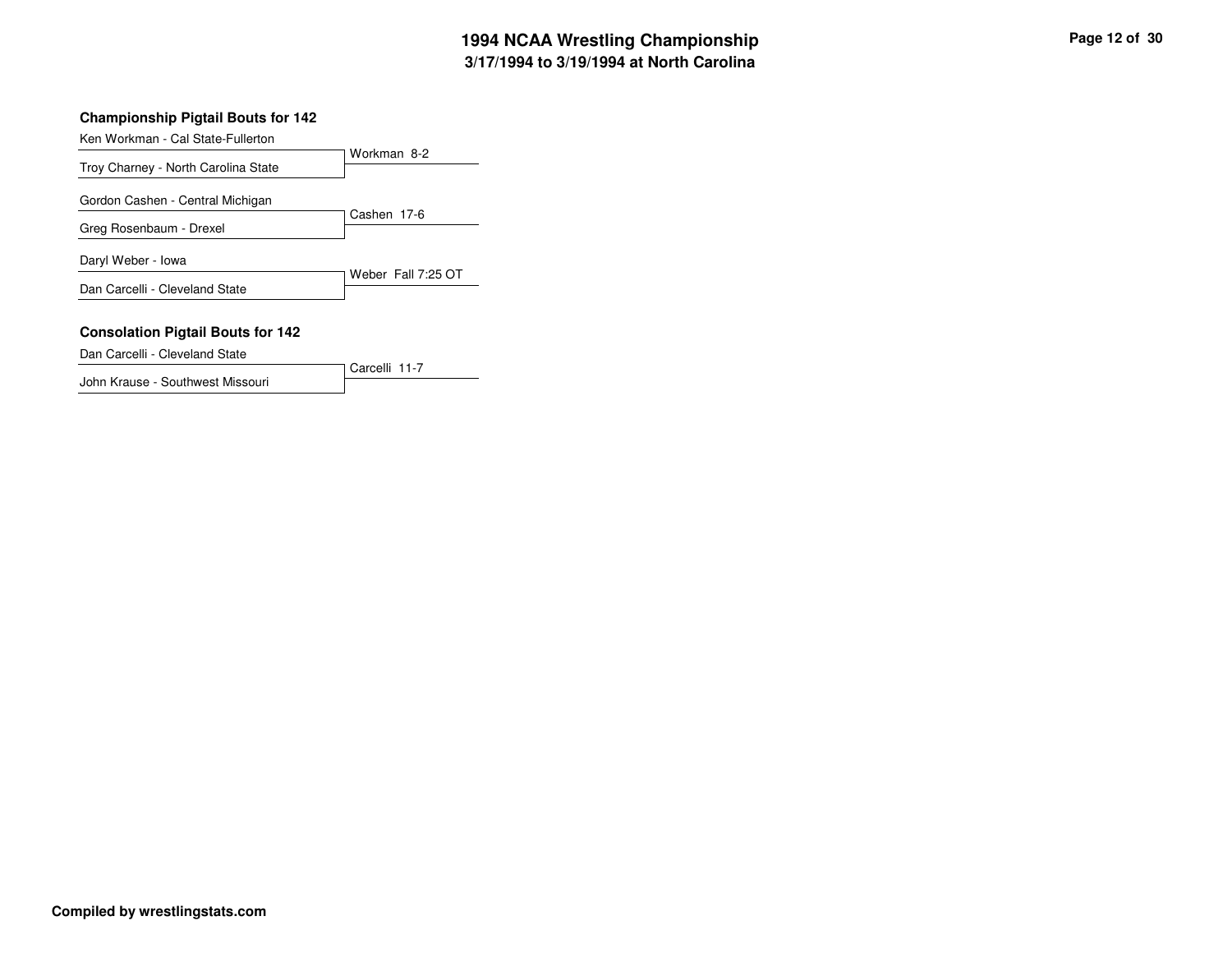| Jeremy Ingram, Virginia Military   |                        |                       |                       |                             |
|------------------------------------|------------------------|-----------------------|-----------------------|-----------------------------|
| Jeff Theiler, Arizona State [5]    | Jeff Theiler 3-0       |                       |                       |                             |
| Joey Gilbert, Boise State [12]     |                        | Joey Gilbert 9-6      |                       | 150 Weight Class            |
| Steve Best, Wisconsin              | Joey Gilbert 11-5      |                       |                       |                             |
| Keith Taylor, West Virginia        |                        |                       | Jacob Newby 12-3      |                             |
| Shilo Mathill, Wyoming             | Shilo Mathill 3-1      |                       |                       |                             |
| Russ Hughes, Penn State            |                        | Jacob Newby 8-4       |                       |                             |
| Jacob Newby, Oklahoma State [4]    | Jacob Newby 11-1       |                       |                       |                             |
| Charlie Becks, Ohio State          |                        |                       |                       | Lincoln McIlravy 13-2       |
| Ted Hickey, Southwest Missouri [8] | Ted Hickey 5-3         |                       |                       |                             |
| Scott Petche, Indiana [9]          |                        | Ted Hickey 12-0       |                       |                             |
| Dave DiSora, East Stroudsburg      | Scott Petche 4-2       |                       |                       |                             |
| Rangi Smart, Air Force             |                        |                       | Lincoln McIlravy 10-4 |                             |
| Jude Arena, James Madison          | Rangi Smart 6-5        |                       |                       |                             |
| Lincoln McIlravy, Iowa [1]         |                        | Lincoln McIlravy 19-7 |                       |                             |
| Pete Ventresca, Lock Haven         | Lincoln McIlravy 28-16 |                       |                       |                             |
|                                    |                        |                       |                       | <b>Lincoln McIlravy 8-3</b> |
| Jamie St. John, Syracuse [7]       | Jamie St. John 5-4 TB  |                       |                       |                             |
| Todd Sacksteder, Missouri          |                        | Jamie St. John 8-2    |                       |                             |
| Doug Bonshak, Rider                | Chad Bailey 5-3        |                       |                       |                             |
| Chad Bailey, Bloomsburg [10]       |                        |                       | Terry Watts 8-1       |                             |
| Terry Watts, Fresno State          | Terry Watts 9-3        |                       |                       |                             |
| Tod Surmon, Stanford               |                        | Terry Watts 6-4 OT    |                       |                             |
| Willy Short, Minnesota [2]         | Willy Short DFT 4:00   |                       |                       |                             |
| James Spillman, Northern Illinois  |                        |                       |                       | Brian Harper 9-6            |
| Tom Shifflet, Edinboro [11]        | Tom Shifflet 4-2       |                       |                       |                             |
| Kit Kiser, California PA           |                        | Brian Harper 4-3      |                       |                             |
| Brian Harper, Michigan [6]         | Brian Harper 12-3      |                       |                       |                             |
| Temoer Terry, Nebraska             |                        |                       |                       |                             |
| Jake Gaier, Cal Poly-SLO [3]       | Jason Hawk 8-8 TB      |                       | Brian Harper 8-2      |                             |
| Jason Hawk, Rutgers                |                        |                       |                       |                             |
| Brent Shiver, Northwestern         |                        | Jason Hawk 7-4        |                       |                             |
| Ken Lacure, Toledo                 | Brent Shiver 20-8      |                       |                       |                             |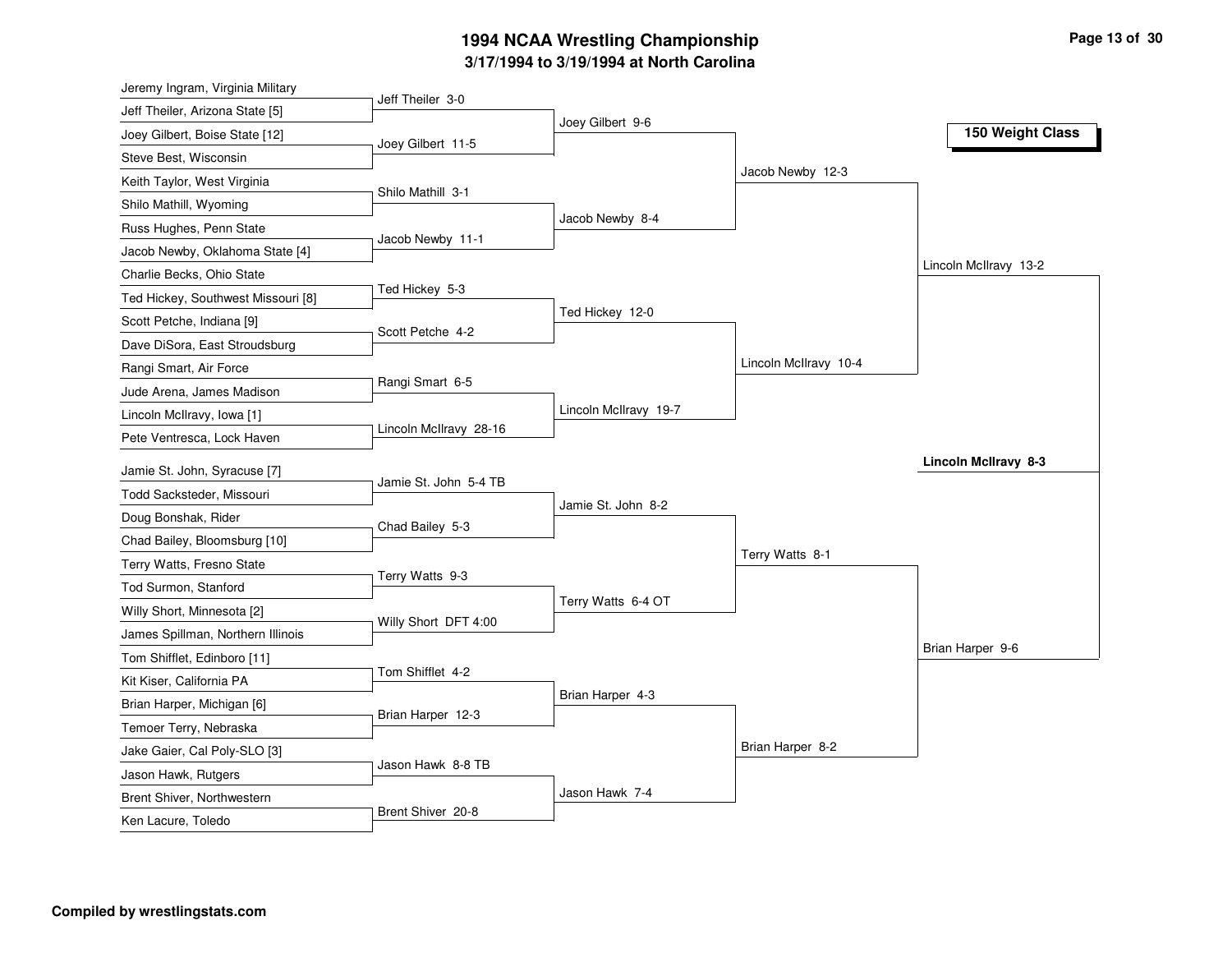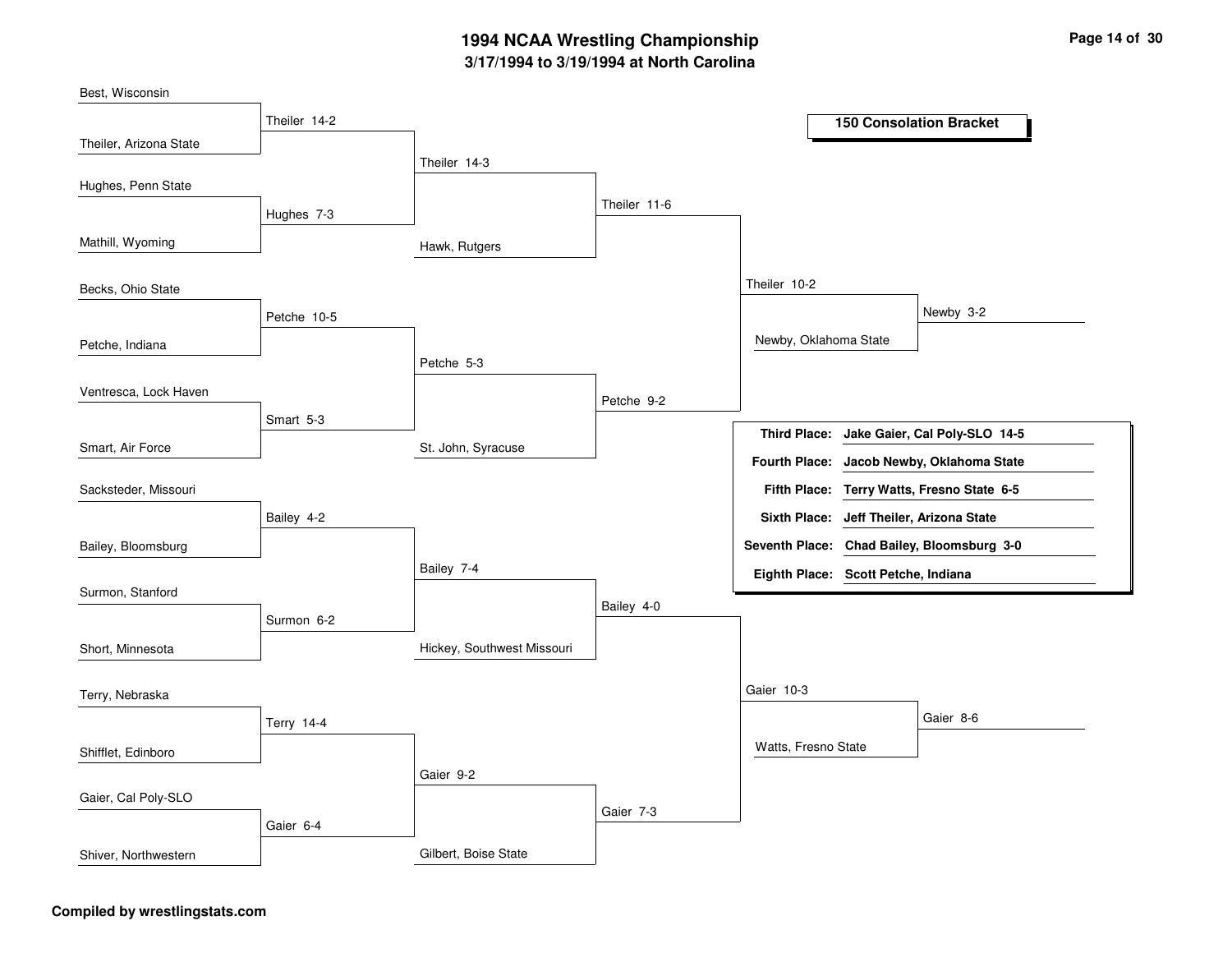### **Championship Pigtail Bouts for 150**

| Rangi Smart - Air Force             |              |  |
|-------------------------------------|--------------|--|
| Chris Jordan - Virginia             | Smart 9-5    |  |
| Willy Short - Minnesota             | Short 7-3    |  |
| Kyle Kuykendall - Appalachian State |              |  |
| Joey Gilbert - Boise State          | Gilbert 10-3 |  |
| Doug Kjeldgaard - Northern Iowa     |              |  |
| Tom Shifflet - Edinboro             | Shifflet 8-2 |  |
| Adam Kantor - Boston University     |              |  |
| Russ Hughes - Penn State            | Hughes 9-4   |  |
| Mike Mammon - Clemson               |              |  |
| Doug Bonshak - Rider                | Bonshak 7-6  |  |
| Dean Moscovic - North Carolina      |              |  |
| Charlie Becks - Ohio State          | Becks 9-7    |  |
| Chris Bono - Iowa State             |              |  |
|                                     |              |  |

### **Consolation Pigtail Bouts for 150**

Steve Best - Wisconsin

Doug Kjeldgaard - Northern Iowa

Best 4-2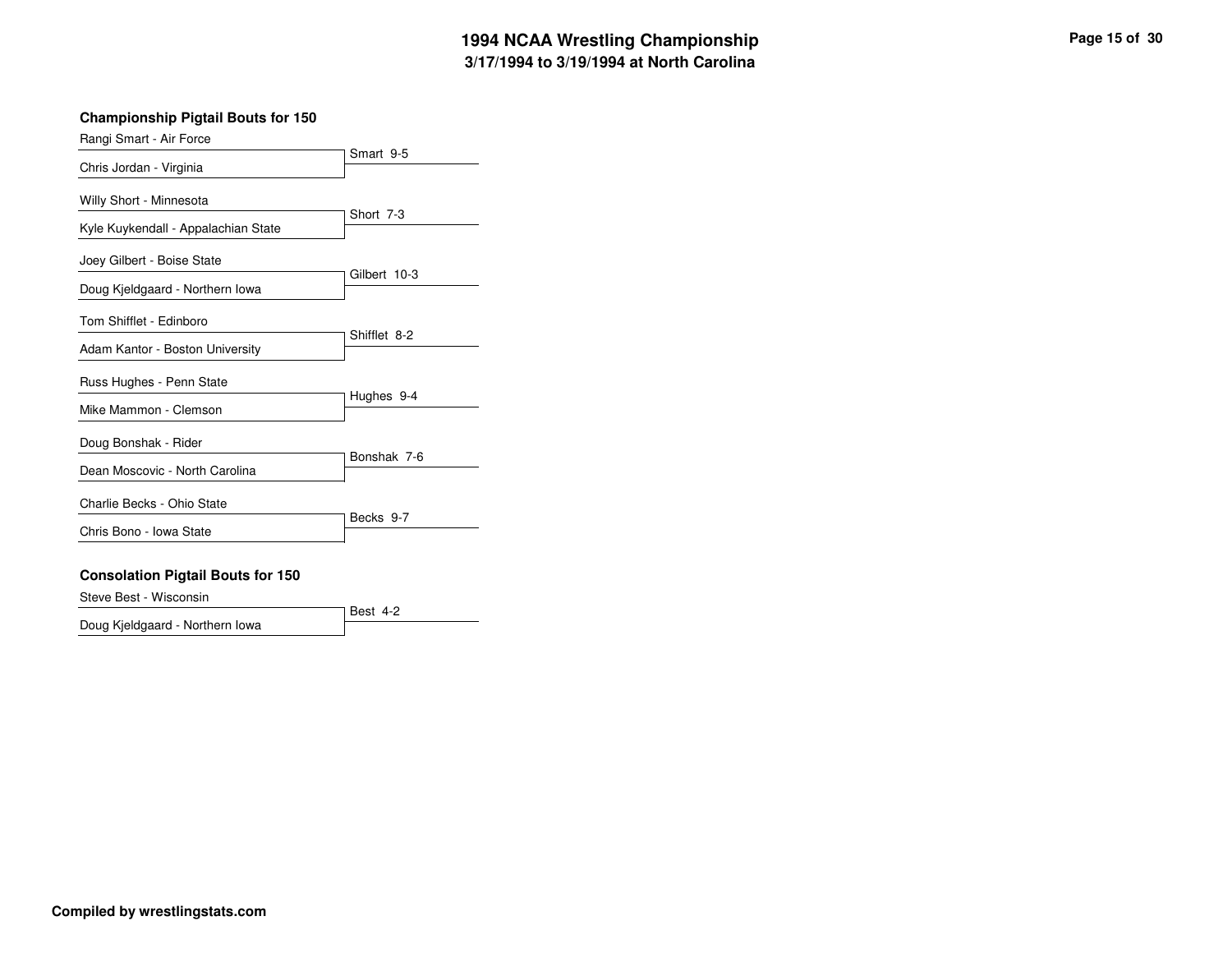| Derek Burgert, Pittsburgh                |                           |                          |                    |                  |
|------------------------------------------|---------------------------|--------------------------|--------------------|------------------|
| Evan Dolan, Rider                        | Derek Burgert 9-8         |                          |                    |                  |
| Dan Wirnsberger, Michigan State [4]      | Dan Wirnsberger 3-2       | Dan Wirnsberger 5-2      |                    | 158 Weight Class |
| Matt Marciniak, Army                     |                           |                          |                    |                  |
| Earl Walker, Boston University [5]       |                           |                          | Earl Walker 3-2    |                  |
| Barry Weldon, Iowa State                 | Earl Walker 5-4           |                          |                    |                  |
| Dante Winslow, Virginia Tech [12]        |                           | Earl Walker 15-2         |                    |                  |
| Aaron Moran, Purdue                      | Aaron Moran 6-5           |                          |                    |                  |
| Tim Winterstein, Virginia                |                           |                          |                    | Pat Smith 6-2    |
| Jim Prendergast, Southwest Missouri [8]  | Jim Prendergast Fall 2:13 |                          |                    |                  |
| Dan Alar, Oregon State [9]               | Dan Alar 12-2             | Dan Alar 2-1             |                    |                  |
| Kevin Wilmot, Wisconsin                  |                           |                          |                    |                  |
| Jason Kraft, Nebraska                    |                           |                          | Pat Smith 14-3     |                  |
| John McClain, Indiana                    | Jason Kraft 4-2           |                          |                    |                  |
| Pat Smith, Oklahoma State [1]            |                           | Pat Smith TF 26-10, 7:00 |                    |                  |
| Jim Andrassy, Kent State                 | Pat Smith TF 23-8, 6:41   |                          |                    |                  |
| Neal Mason, Cal Poly-SLO                 |                           |                          |                    | Pat Smith 5-3    |
| Scott Goodale, Lock Haven [10]           | Scott Goodale 6-2         |                          |                    |                  |
| Joe Williams, Iowa [7]                   |                           | Joe Williams 11-10       |                    |                  |
| Mike Collins, Missouri                   | Joe Williams 12-10        |                          |                    |                  |
| Jeff Liberman, Syracuse                  |                           |                          | Sean Bormet 5-0    |                  |
| Mike Migliaccio, Miami Ohio              | Mike Migliaccio 5-4       |                          |                    |                  |
| Ken Porter, California PA                |                           | Sean Bormet 4-0          |                    |                  |
| Sean Bormet, Michigan [2]                | Sean Bormet 15-5          |                          |                    |                  |
| Markus Mollica, Arizona State [3]        |                           |                          |                    | Sean Bormet 6-5  |
| Darrious Hill, Morgan State              | Markus Mollica 12-5       |                          |                    |                  |
| Pete Maggio, Illinois State              |                           | Markus Mollica 15-6      |                    |                  |
| Frederick Barber, Virginia Military      | Pete Maggio 12-3          |                          |                    |                  |
| Zac Taylor, Minnesota                    |                           |                          | Markus Mollica 6-4 |                  |
| Vic Bernardino, Franklin & Marshall [11] | Vic Bernardino 2-1        |                          |                    |                  |
| Tony Robie, Edinboro [6]                 |                           | Tony Robie 8-5           |                    |                  |
| Marc Taylor, North Carolina              | Tony Robie 7-1            |                          |                    |                  |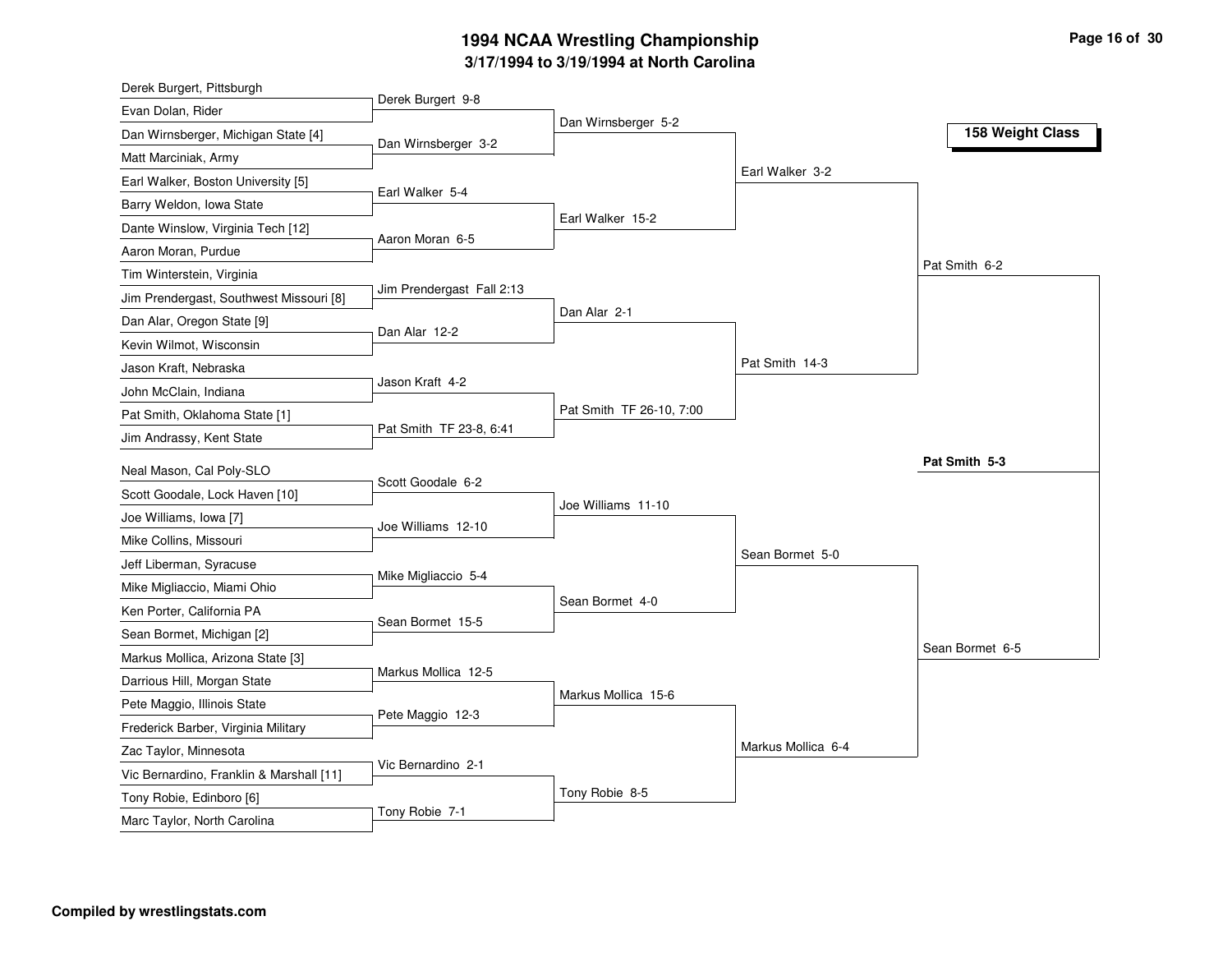| Marciniak, Army                 |                    |                             |                    |                                       |                                                 |
|---------------------------------|--------------------|-----------------------------|--------------------|---------------------------------------|-------------------------------------------------|
|                                 | Marciniak 3-1      |                             |                    |                                       | <b>158 Consolation Bracket</b>                  |
| Burgert, Pittsburgh             |                    |                             |                    |                                       |                                                 |
|                                 |                    | Moran 6-5                   |                    |                                       |                                                 |
| Weldon, Iowa State              |                    |                             | Moran 9-4          |                                       |                                                 |
|                                 | Moran 3-1          |                             |                    |                                       |                                                 |
| Moran, Purdue                   |                    | Robie, Edinboro             |                    |                                       |                                                 |
| Wilmot, Wisconsin               |                    |                             |                    | Moran Fall 1:59                       |                                                 |
|                                 | Prendergast 13-4   |                             |                    |                                       | Walker 10-2                                     |
| Prendergast, Southwest Missou   |                    |                             |                    | Walker, Boston University             |                                                 |
|                                 |                    | Andrassy Fall 5:22          |                    |                                       |                                                 |
| Andrassy, Kent State            |                    |                             | Williams Fall 5:57 |                                       |                                                 |
|                                 | Andrassy Fall 3:29 |                             |                    |                                       | Third Place: Earl Walker, Boston University 4-3 |
| Kraft, Nebraska                 |                    | Williams, Iowa              |                    | Fourth Place: Dan Alar, Oregon State  |                                                 |
| Collins, Missouri               |                    |                             |                    |                                       | Fifth Place: Markus Mollica, Arizona State 7-5  |
|                                 | Collins 9-4        |                             |                    | Sixth Place: Aaron Moran, Purdue      |                                                 |
| Goodale, Lock Haven             |                    |                             |                    | Seventh Place: Joe Williams, Iowa 4-2 |                                                 |
|                                 |                    | Collins 3-0                 |                    |                                       | Eighth Place: Dan Wirnsberger, Michigan State   |
| Porter, California PA           |                    |                             | Alar 14-6          |                                       |                                                 |
|                                 | Porter 7-6         |                             |                    |                                       |                                                 |
| Migliaccio, Miami Ohio          |                    | Alar, Oregon State          |                    |                                       |                                                 |
| Hill, Morgan State              |                    |                             |                    | Alar Fall 5:59                        |                                                 |
|                                 | Hill 14-10         |                             |                    |                                       | Alar 6-3                                        |
| Maggio, Illinois State          |                    |                             |                    | Mollica, Arizona State                |                                                 |
|                                 |                    | Taylor 8-3                  |                    |                                       |                                                 |
| Taylor, North Carolina          |                    |                             |                    |                                       |                                                 |
|                                 | Taylor 5-3         |                             | Wirnsberger 4-2    |                                       |                                                 |
| Bernardino, Franklin & Marshall |                    | Wirnsberger, Michigan State |                    |                                       |                                                 |

### **Compiled by wrestlingstats.com**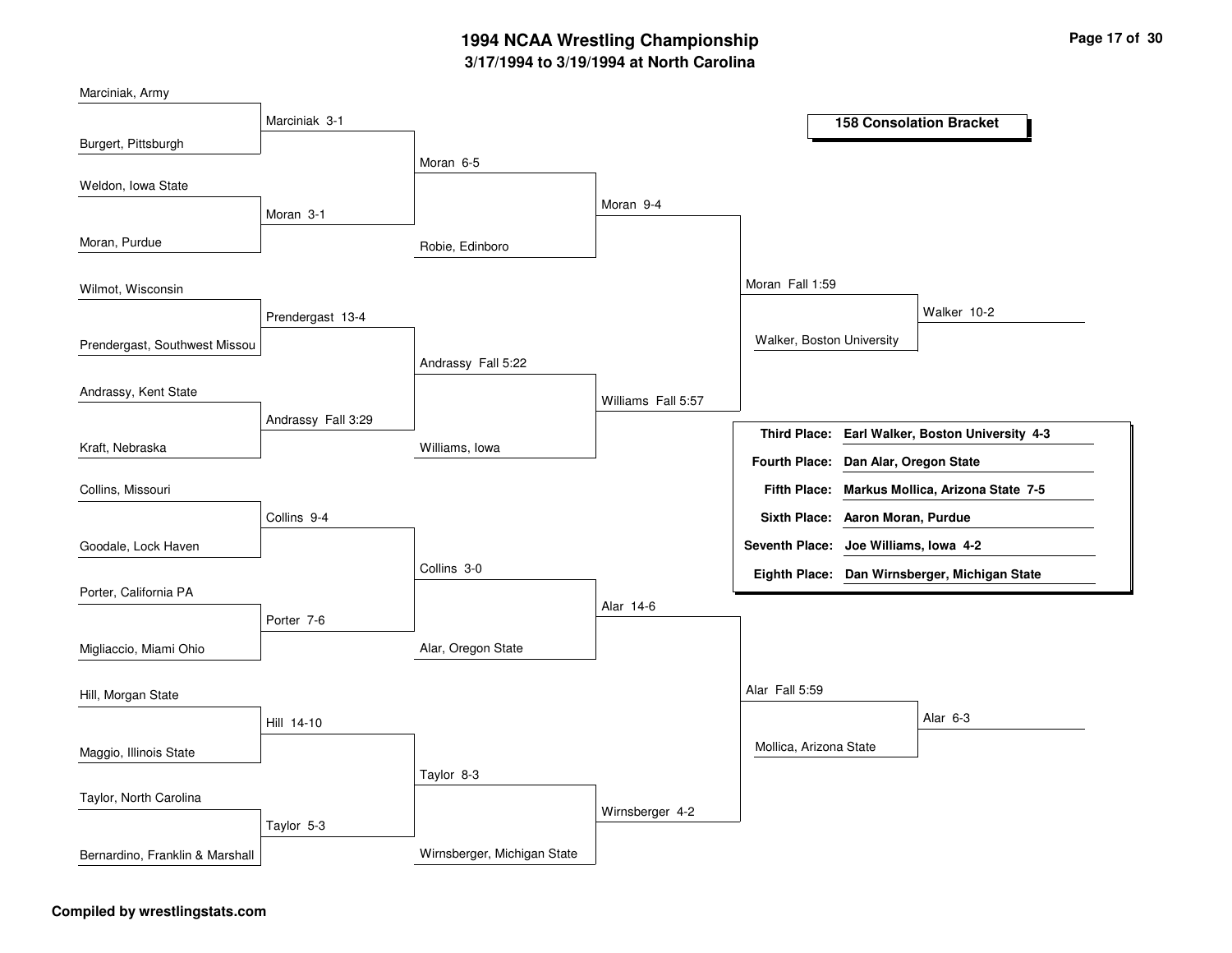### **Championship Pigtail Bouts for 158**

Jason Kraft - Nebraska

Kraft 11-5Andy Fitzpatrick - BloomsburgWilliams TF 29-11, 6:58Joe Williams - IowaJeremy Potvin - Air Force

Collins 8-5

#### **Consolation Pigtail Bouts for 158**

Mike Collins - Missouri

Jeremy Potvin - Air Force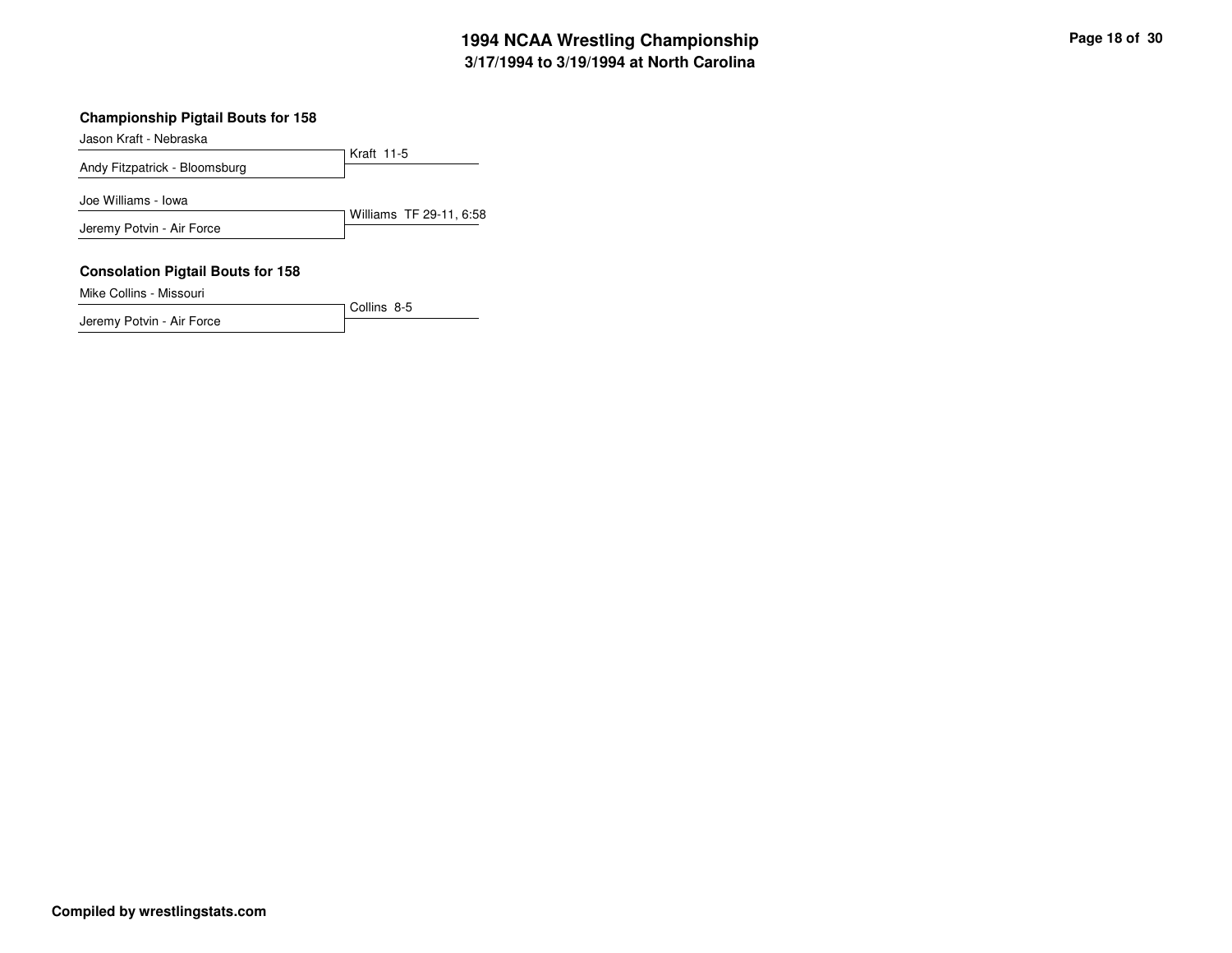| Rick Hepp, Lehigh [4]                    |                             |                          |                    |                   |
|------------------------------------------|-----------------------------|--------------------------|--------------------|-------------------|
| Bye                                      | <b>Rick Hepp</b>            |                          |                    |                   |
| Laszlo Molnar, Cal State-Fullerton       | Laszlo Molnar 3-2           | Laszlo Molnar 9-7 OT     |                    | 167 Weight Class  |
| Matt Orton, Southwest Missouri           |                             |                          |                    |                   |
| Rohan Gardner, Northwestern [12]         |                             |                          | Laszlo Molnar 2-1  |                   |
| Marcus Hutchins, SUNY-Buffalo            | Rohan Gardner 10-7          |                          |                    |                   |
| Barry Jarvis, Miami Ohio                 |                             | Chris Kwortnik Fall 3:34 |                    |                   |
| Chris Kwortnik, North Carolina State [5] | Chris Kwortnik 7-0          |                          |                    |                   |
| Shaon Fry, Missouri [1]                  |                             |                          |                    | Laszlo Molnar 5-4 |
| J.J. Stanbro, Clarion                    | Shaon Fry 7-4               |                          |                    |                   |
| Bryan Matusic, Penn State                |                             | Shaon Fry 5-0            |                    |                   |
| Brett Machovina, Air Force               | Brett Machovina 14-3        |                          |                    |                   |
| Rich Catalano, Pittsburgh [8]            |                             |                          | Shaon Fry 6-1      |                   |
| Charles Burton, Boise State              | Rich Catalano Fall 3:48     |                          |                    |                   |
| Brett Colombini, Minnesota [9]           |                             | Rich Catalano 4-2        |                    |                   |
| Steve Elicker, East Stroudsburg          | Brett Colombini 7-3         |                          |                    |                   |
| Jeremy McKean, Fresno State [10]         |                             |                          |                    | Mark Branch 4-2   |
| Bye                                      | Jeremy McKean               |                          |                    |                   |
| Chris Studer, Boston University [7]      |                             | Chris Studer 5-3 OT      |                    |                   |
| Chad Biggert, Michigan                   | Chris Studer 6-4            |                          |                    |                   |
| Chad Renner, Oregon State [2]            |                             |                          | Mark Branch 8-3    |                   |
| Mark Branch, Oklahoma State              | Mark Branch 12-2            |                          |                    |                   |
| Jim Brasco, Duquesne                     |                             | Mark Branch 8-5          |                    |                   |
| Brandon Slay, Pennsylvania               | Jim Brasco 10-5             |                          |                    |                   |
| Ray Brinzer, Iowa [3]                    |                             |                          |                    | Mark Branch 9-2   |
| Stan Banks, North Carolina               | Ray Brinzer 10-4            |                          |                    |                   |
| Greg Satchell, Old Dominion              |                             | Ray Brinzer 19-7         |                    |                   |
| John Koss, West Virginia                 | Greg Satchell TF 24-9, 6:02 |                          |                    |                   |
| Jason Leonard, Oklahoma [6]              |                             |                          | Jason Leonard 12-4 |                   |
| Shomari Rozier, Appalachian State        | Jason Leonard Fall 2:59     |                          |                    |                   |
| Bye                                      |                             | Jason Leonard 6-5        |                    |                   |
| Ken Bauer, Edinboro [11]                 | Ken Bauer                   |                          |                    |                   |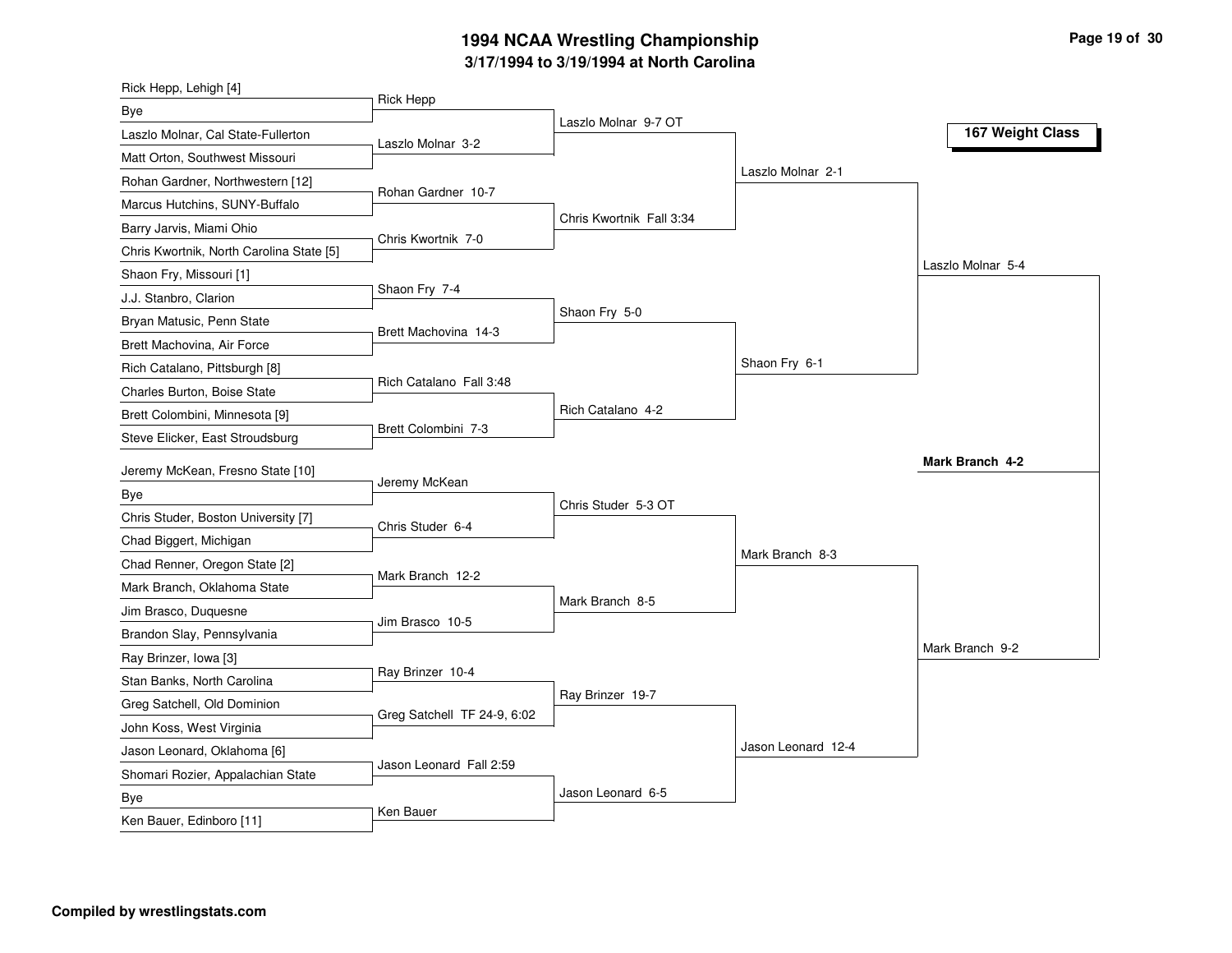| Orton, Southwest Missouri |                   |                                |               |                                         |                                          |
|---------------------------|-------------------|--------------------------------|---------------|-----------------------------------------|------------------------------------------|
|                           | Hepp 9-3          |                                |               |                                         | <b>167 Consolation Bracket</b>           |
| Hepp, Lehigh              |                   |                                |               |                                         |                                          |
|                           |                   | Hepp Fall 4:47                 |               |                                         |                                          |
| Jarvis, Miami Ohio        |                   |                                |               |                                         |                                          |
|                           | Gardner 3-1       |                                | Hepp 14-8     |                                         |                                          |
| Gardner, Northwestern     |                   | Brinzer, Iowa                  |               |                                         |                                          |
| Stanbro, Clarion          |                   |                                |               | Colombini 6-3                           |                                          |
|                           | Stanbro Fall 3:56 |                                |               |                                         | Fry 2-1                                  |
| Machovina, Air Force      |                   |                                |               | Fry, Missouri                           |                                          |
|                           |                   | Colombini 5-2                  |               |                                         |                                          |
| Burton, Boise State       |                   |                                | Colombini 7-3 |                                         |                                          |
|                           | Colombini 8-1     |                                |               | Third Place: Shaon Fry, Missouri 5-2    |                                          |
| Colombini, Minnesota      |                   | Studer, Boston University      |               |                                         |                                          |
|                           |                   |                                |               | Fourth Place: Rich Catalano, Pittsburgh |                                          |
| Biggert, Michigan         |                   |                                |               | <b>Fifth Place:</b>                     | Jason Leonard, Oklahoma 7-2              |
|                           | McKean 3-1        |                                |               |                                         | Sixth Place: Brett Colombini, Minnesota  |
| McKean, Fresno State      |                   |                                |               | Seventh Place: Rick Hepp, Lehigh 11-3   |                                          |
|                           |                   | McKean 8-6 OT                  |               |                                         | Eighth Place: Stan Banks, North Carolina |
| Renner, Oregon State      |                   |                                |               |                                         |                                          |
|                           | Renner 17-5       |                                | Catalano 5-1  |                                         |                                          |
| Brasco, Duquesne          |                   | Catalano, Pittsburgh           |               |                                         |                                          |
|                           |                   |                                |               |                                         |                                          |
| Banks, North Carolina     |                   |                                |               | Catalano 9-4                            |                                          |
|                           | Banks DFT 3:43    |                                |               |                                         | Catalano Fall 4:17                       |
| Satchell, Old Dominion    |                   |                                |               | Leonard, Oklahoma                       |                                          |
|                           |                   | Banks 4-2 OT                   |               |                                         |                                          |
| Rozier, Appalachian State |                   |                                | Banks 4-3     |                                         |                                          |
|                           | Bauer Fall 3:34   |                                |               |                                         |                                          |
| Bauer, Edinboro           |                   | Kwortnik, North Carolina State |               |                                         |                                          |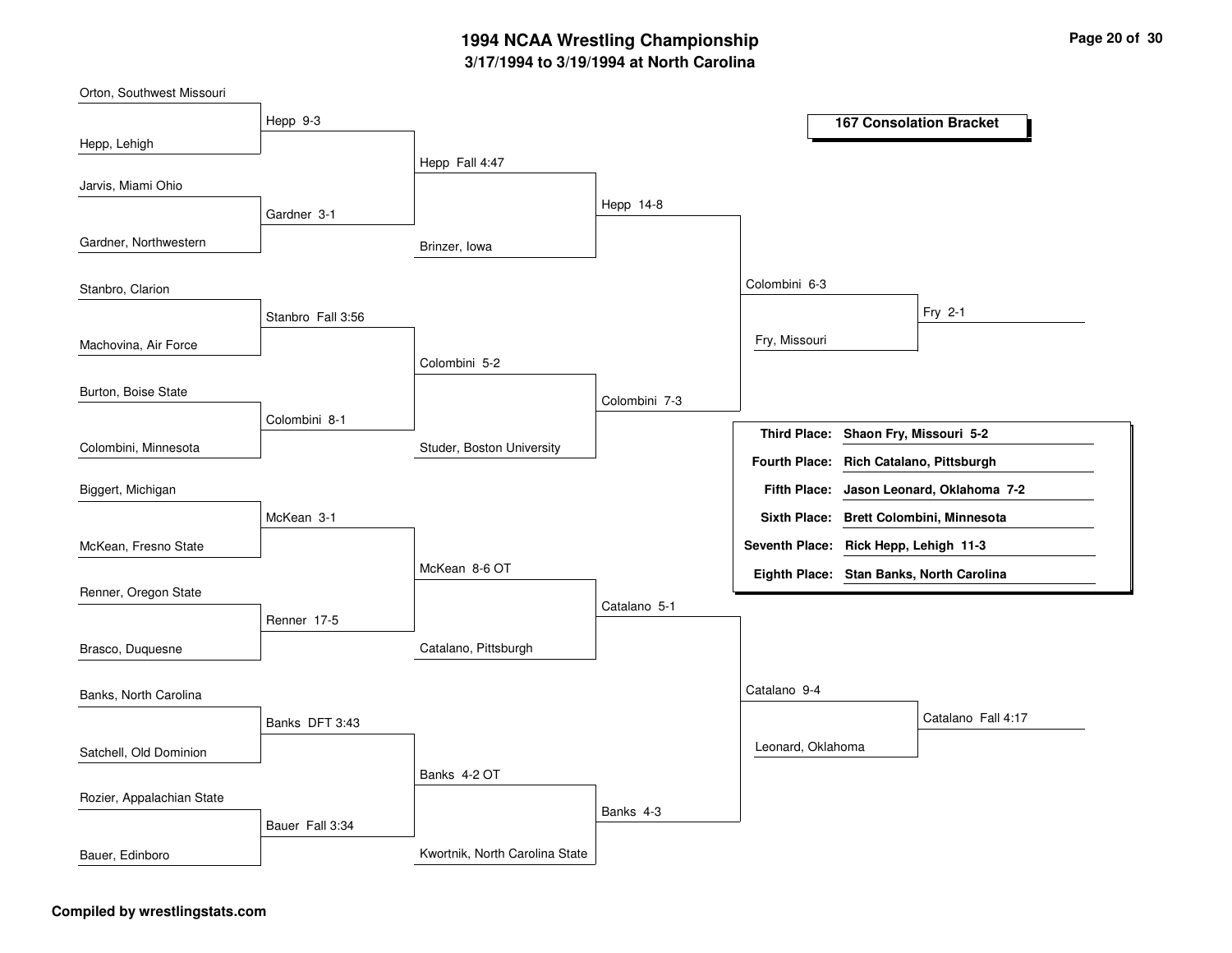**No Pigtails Bouts for 167 Weight Class**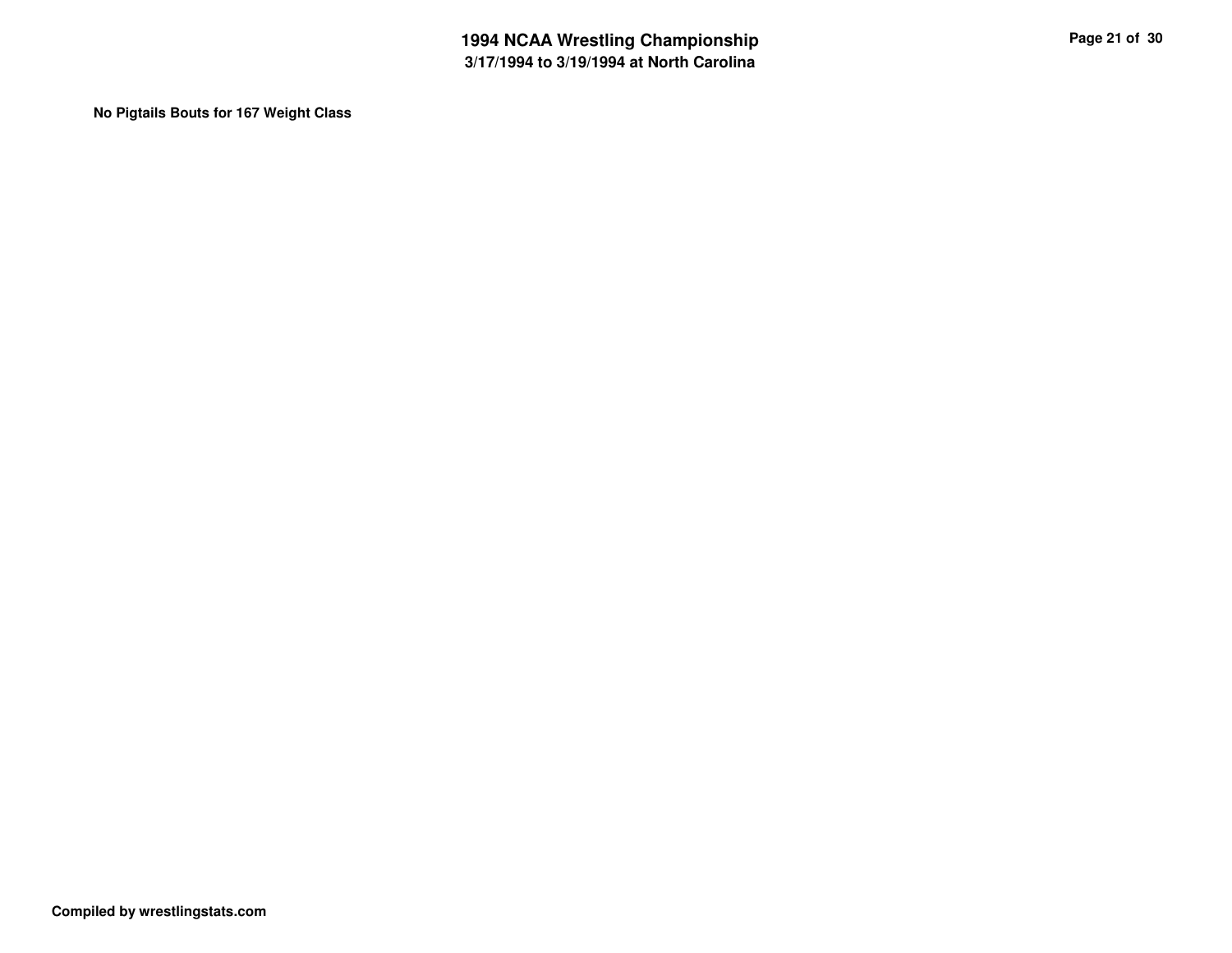| Paschal Duru, Cal State-Bakersfield |                           |                    |                      |                   |
|-------------------------------------|---------------------------|--------------------|----------------------|-------------------|
| Shane Camera, North Carolina [4]    | Shane Camera 3-1 OT       |                    |                      |                   |
| John Drosos, Harvard                | Roger Williams 5-2        | Shane Camera 8-3   |                      | 177 Weight Class  |
| Roger Williams, Northwestern        |                           |                    |                      |                   |
| Quincey Clark, Oklahoma [5]         |                           |                    | Shane Camera 5-5 TB  |                   |
| Mike Geurin, Lock Haven             | Mike Geurin 12-10 OT      |                    |                      |                   |
| Erich Harvey, Michigan State        |                           | Bob Ferraro 5-3    |                      |                   |
| Bob Ferraro, Bucknell [12]          | Bob Ferraro 5-4           |                    |                      |                   |
| Greg Stiltner, Iowa [9]             |                           |                    |                      | Reese Andy 3-2    |
| Reese Andy, Wyoming                 | Reese Andy 8-6            |                    |                      |                   |
| Dan Payne, Clarion [8]              |                           | Reese Andy 7-3     |                      |                   |
| Ryan Tobin, Nebraska                | Dan Payne 9-6             |                    |                      |                   |
| Josh Henson, James Madison          |                           |                    | Reese Andy Fall 1:39 |                   |
| Richard Murry, Eastern Illinois     | Josh Henson 11-5          |                    |                      |                   |
| Les Gutches, Oregon State [1]       |                           | Les Gutches 16-4   |                      |                   |
| Jesse Rawls, Michigan               | Les Gutches 3-1           |                    |                      |                   |
| Doug Zembiec, Navy [7]              |                           |                    |                      | Dean Morrison 3-2 |
| Troy Sintobin, Kent State           | Doug Zembiec 5-4          |                    |                      |                   |
| Pat Lynch, Arizona State [10]       |                           | Doug Zembiec 10-6  |                      |                   |
| Steve Tenney, North Carolina State  | Pat Lynch 10-8            |                    |                      |                   |
| Robbie Steger, Iowa State           |                           |                    | Dean Morrison 8-6    |                   |
| Seth Meyerson, Appalachian State    | Robbie Steger 10-5        |                    |                      |                   |
| Dean Morrison, West Virginia [2]    |                           | Dean Morrison 11-5 |                      |                   |
| Ray Baldwin, Slippery Rock          | Dean Morrison 9-4         |                    |                      |                   |
| Travis Gittins, Oklahoma State [11] |                           |                    |                      | Dean Morrison 9-7 |
| Steve Rusk, Illinois                | Travis Gittins 10-3       |                    |                      |                   |
| Dave Malacek, Northern Iowa [6]     |                           | Dave Malacek 9-7   |                      |                   |
| Matt Sprague, Oregon                | Dave Malacek 8-0          |                    |                      |                   |
| Brad Gibson, Minnesota [3]          |                           |                    | Brad Gibson 4-1      |                   |
| Romy O'Daniel, Army                 | Brad Gibson TF 18-3, 7:00 |                    |                      |                   |
| Kesner Dufresne, Seton Hall         |                           | Brad Gibson 7-3    |                      |                   |
|                                     | Jason Robison 10-8        |                    |                      |                   |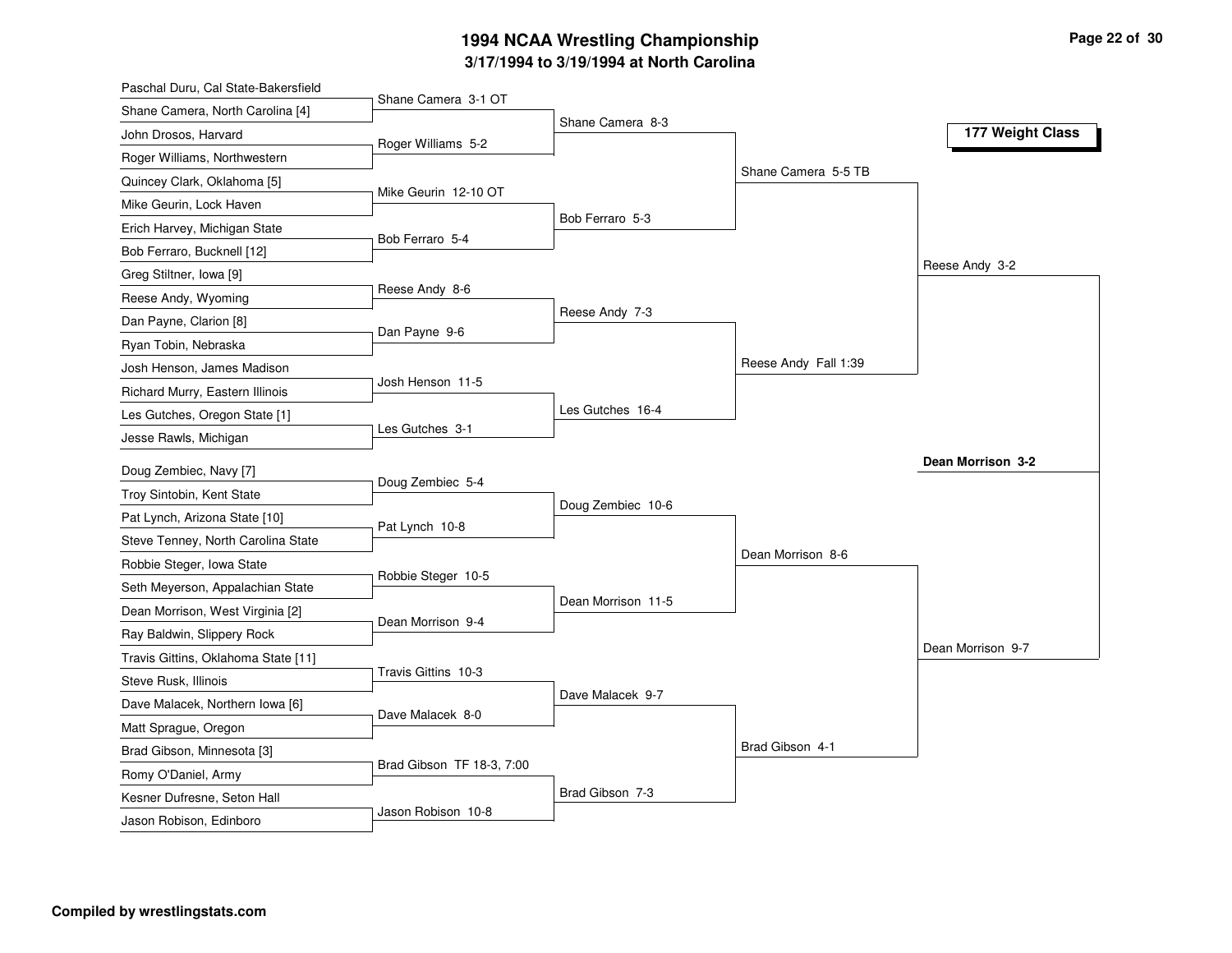| Duru, Cal State-Bakersfield |                    |                        |              |                                     |                                             |
|-----------------------------|--------------------|------------------------|--------------|-------------------------------------|---------------------------------------------|
|                             | Duru 9-6           |                        |              |                                     | <b>177 Consolation Bracket</b>              |
| Williams, Northwestern      |                    | Duru 6-5               |              |                                     |                                             |
| Harvey, Michigan State      |                    |                        |              |                                     |                                             |
|                             | Harvey 7-6         |                        | Malacek 5-0  |                                     |                                             |
| Geurin, Lock Haven          |                    | Malacek, Northern Iowa |              |                                     |                                             |
| Stiltner, Iowa              |                    |                        |              | Malacek 8-1                         |                                             |
|                             | Stiltner 8-5       |                        |              |                                     | Malacek 6-3                                 |
| Payne, Clarion              |                    |                        |              | Camera, North Carolina              |                                             |
|                             |                    | Rawls 8-1              |              |                                     |                                             |
| Rawls, Michigan             |                    |                        | Rawls 8-3    |                                     |                                             |
|                             | Rawls 7-4          |                        |              |                                     | Third Place: Brad Gibson, Minnesota 3-0     |
| Henson, James Madison       |                    | Zembiec, Navy          |              |                                     | Fourth Place: Dave Malacek, Northern Iowa   |
| Sintobin, Kent State        |                    |                        |              |                                     | Fifth Place: Les Gutches, Oregon State 13-6 |
|                             | Lynch 5-3          |                        |              |                                     | Sixth Place: Shane Camera, North Carolina   |
| Lynch, Arizona State        |                    |                        |              |                                     | Seventh Place: Jesse Rawls, Michigan 11-3   |
|                             |                    | Lynch Fall 1:59        |              | Eighth Place: Bob Ferraro, Bucknell |                                             |
| Baldwin, Slippery Rock      |                    |                        | Gutches 10-2 |                                     |                                             |
|                             | Baldwin 19-8       |                        |              |                                     |                                             |
| Steger, Iowa State          |                    | Gutches, Oregon State  |              |                                     |                                             |
| Sprague, Oregon             |                    |                        |              | Gutches 11-3                        |                                             |
|                             | Gittins 10-4       |                        |              |                                     | Gibson 8-5                                  |
| Gittins, Oklahoma State     |                    |                        |              | Gibson, Minnesota                   |                                             |
|                             |                    | Gittins 4-1            |              |                                     |                                             |
| O'Daniel, Army              |                    |                        | Ferraro 12-5 |                                     |                                             |
|                             | O'Daniel Fall 2:24 |                        |              |                                     |                                             |
| Robison, Edinboro           |                    | Ferraro, Bucknell      |              |                                     |                                             |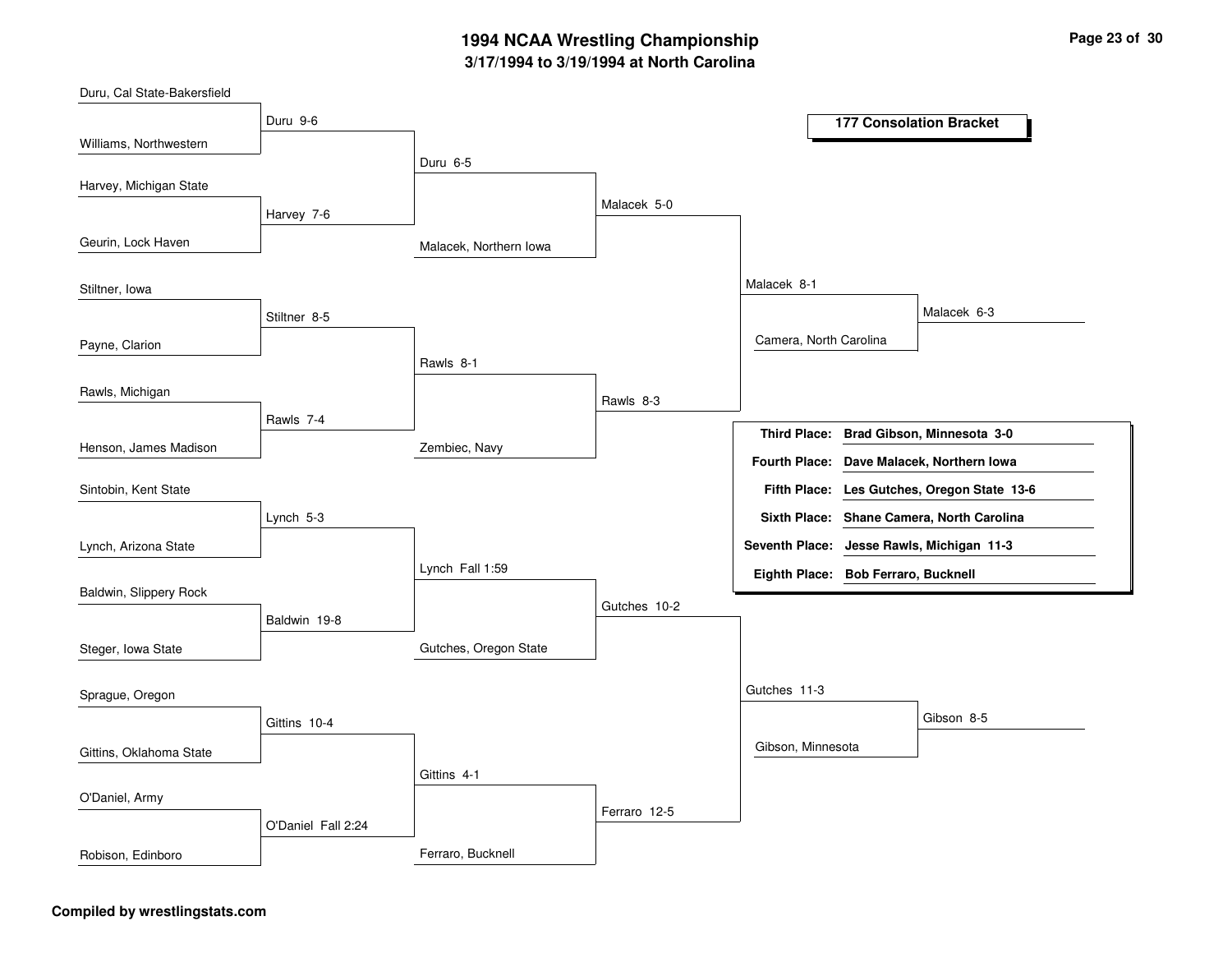### **Championship Pigtail Bouts for 177**

Josh Henson - James Madison

Henson 7-6Rob Reaves - Citadel

Lynch 11-6

Pat Lynch - Arizona State

Mike Jenson - Rider

**Compiled by wrestlingstats.com**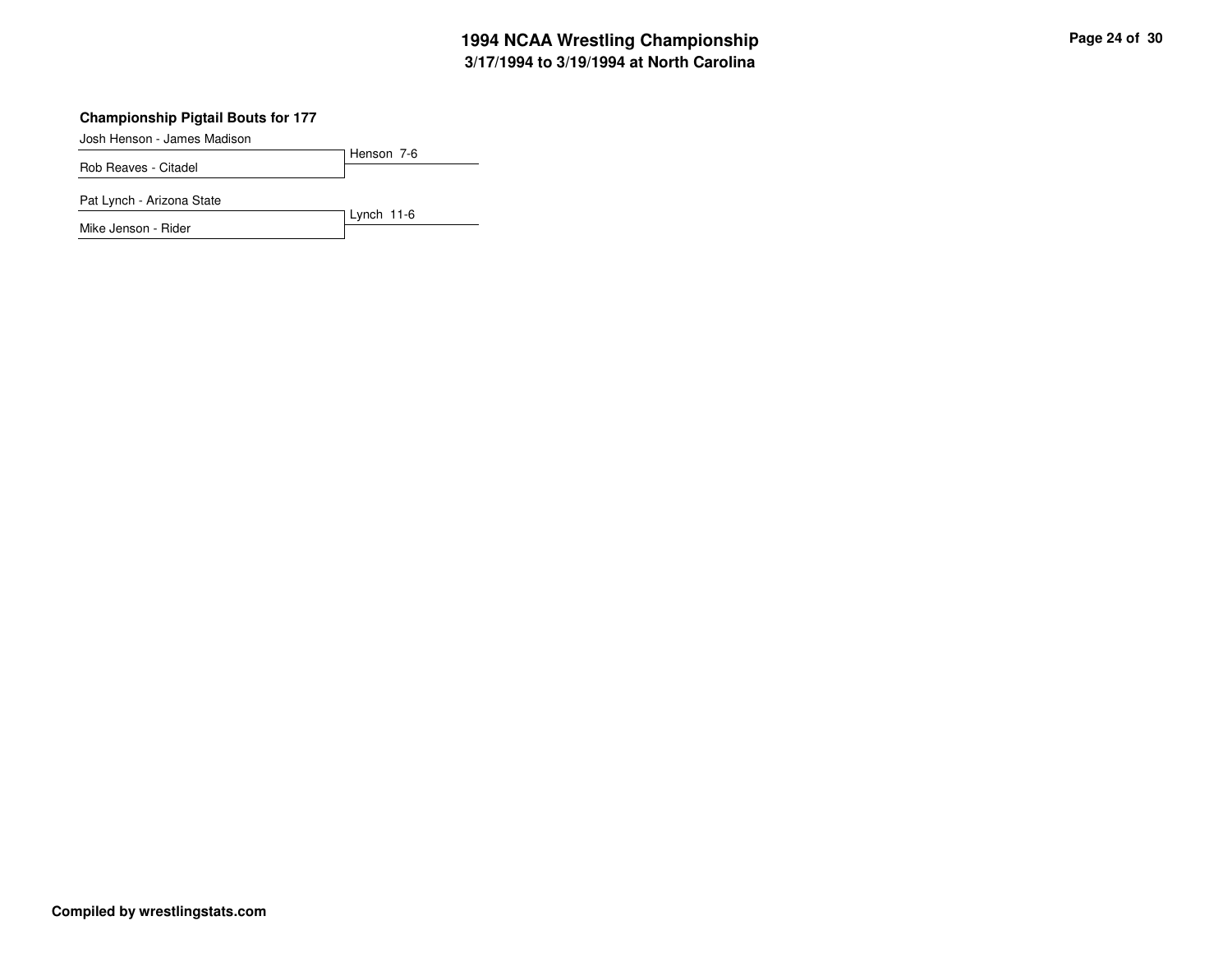| Dan Troupe, Iowa State [4]                   |                              |                         |                    |                   |
|----------------------------------------------|------------------------------|-------------------------|--------------------|-------------------|
| Bye                                          | Dan Troupe                   |                         |                    |                   |
| Greg Wise, Navy                              | Greg Wise 8-6                | Dan Troupe 7-3          |                    | 190 Weight Class  |
| Rich Evans, Drexel                           |                              |                         |                    |                   |
| Jason Loukides, Edinboro [12]                |                              |                         | Emilio Collins 8-5 |                   |
| Dwayne Buth, Cal State-Fullerton             | Jason Loukides 5-2           |                         |                    |                   |
| Emilio Collins, Michigan State [5]           |                              | Emilio Collins 3-1      |                    |                   |
| Eric Bloch, Illinois State                   | Emilio Collins 16-4          |                         |                    |                   |
| Tony Llanusa, North Carolina                 |                              |                         |                    | Andy Foster 8-3   |
| Vince Crum, Citadel                          | Tony Llanusa 12-5            |                         |                    |                   |
| Pat Guire, California-Davis                  |                              | Andy Foster Fall 4:47   |                    |                   |
| Andy Foster, Oklahoma [1]                    | Andy Foster 16-2             |                         |                    |                   |
| Aaron Bruce, Liberty [9]                     |                              |                         | Andy Foster 7-6    |                   |
| Darren Andy, Minnesota                       | Aaron Bruce 10-4             |                         |                    |                   |
| Tyrone Howard, Bloomsburg [8]                |                              | Tyrone Howard 10-5      |                    |                   |
| Brady Harrison, Indiana                      | Tyrone Howard 3-1            |                         |                    |                   |
| Tim Morrissey, Clemson [7]                   |                              |                         |                    | Joel Sharratt 3-2 |
| <b>Bye</b>                                   | <b>Tim Morrissey</b>         |                         |                    |                   |
| Paul Fitzpatrick, Brown                      |                              | Tim Morrissey 4-3       |                    |                   |
| Bryan Stout, Clarion [10]                    | Bryan Stout 11-0             |                         |                    |                   |
| Darrin Vincent, Boston University            |                              |                         | Tim Morrissey 8-1  |                   |
|                                              | Darrin Vincent 3-1           |                         |                    |                   |
| Doug Joseph, Duquesne                        |                              | Keith Davison 18-7      |                    |                   |
| Keith Davison, Wisconsin [2]                 | Keith Davison 12-6           |                         |                    |                   |
| Lonny Rivera, Toledo                         |                              |                         |                    | Joel Sharratt 3-1 |
| Jassen Froehlich, Cal State-Bakersfield [11] | Jassen Froehlich 7-1         |                         |                    |                   |
| Lance Pelton, Illinois                       |                              | J.J. McGrew 7-3         |                    |                   |
| J.J. McGrew, Oklahoma State [6]              | J.J. McGrew TF 20-5, 6:40    |                         |                    |                   |
| Rico Garcia, New Mexico                      |                              |                         | Joel Sharratt 3-2  |                   |
| Joel Sharratt, Iowa [3]                      | Joel Sharratt TF 28-13, 6:16 |                         |                    |                   |
| Dan Madson, North Carolina State             |                              |                         |                    |                   |
|                                              |                              |                         |                    |                   |
| <b>Bye</b><br>Jim Ferguson, Rutgers          | Jim Ferguson                 | Joel Sharratt Fall 4:27 |                    |                   |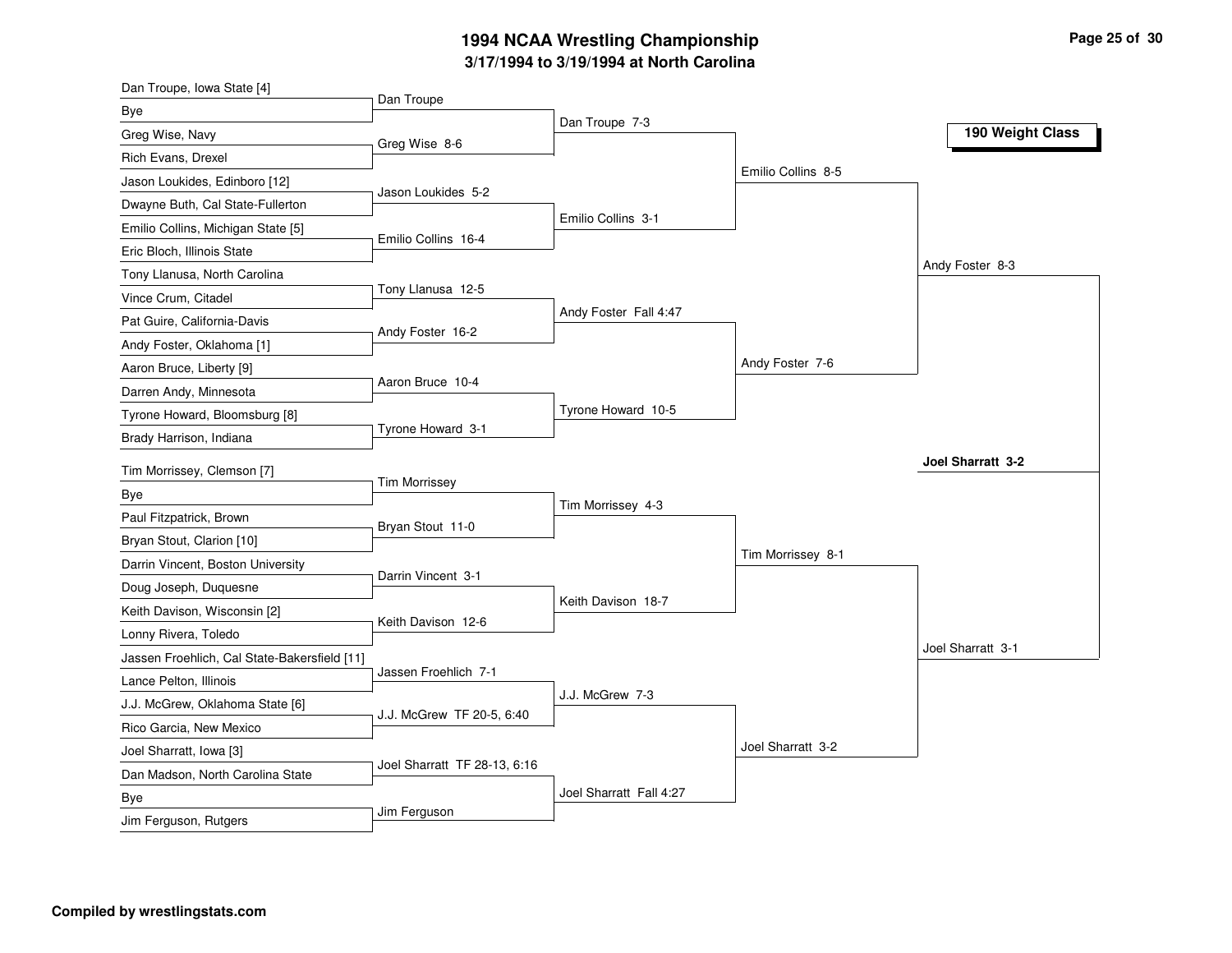| Bye                              |                  |                        |              |                                     |                                                |
|----------------------------------|------------------|------------------------|--------------|-------------------------------------|------------------------------------------------|
|                                  | Wise             |                        |              |                                     | <b>190 Consolation Bracket</b>                 |
| Wise, Navy                       |                  | Loukides 5-2           |              |                                     |                                                |
| Bloch, Illinois State            |                  |                        |              |                                     |                                                |
|                                  | Loukides 7-4     |                        | McGrew 5-3   |                                     |                                                |
| Loukides, Edinboro               |                  | McGrew, Oklahoma State |              |                                     |                                                |
| Guire, California-Davis          |                  |                        |              | Davison 5-3                         |                                                |
|                                  | Guire Fall 2:35  |                        |              |                                     | Collins 7-4                                    |
| Llanusa, North Carolina          |                  |                        |              | Collins, Michigan State             |                                                |
|                                  |                  | Harrison Fall 3:59     |              |                                     |                                                |
| Harrison, Indiana                |                  |                        | Davison 13-4 |                                     |                                                |
|                                  | Harrison 10-9    |                        |              |                                     | Third Place: Tim Morrissey, Clemson 6-4        |
| Bruce, Liberty                   |                  | Davison, Wisconsin     |              |                                     | Fourth Place: Emilio Collins, Michigan State   |
| Bye                              |                  |                        |              |                                     | Fifth Place: Keith Davison, Wisconsin 11-3     |
|                                  | Stout            |                        |              | Sixth Place: Dan Troupe, Iowa State |                                                |
| Stout, Clarion                   |                  |                        |              |                                     | Seventh Place: J.J. McGrew, Oklahoma State 7-5 |
|                                  |                  | Stout 13-0             |              | Eighth Place: Bryan Stout, Clarion  |                                                |
| Rivera, Toledo                   |                  |                        | Stout 3-2    |                                     |                                                |
|                                  | Vincent 4-3      |                        |              |                                     |                                                |
| Vincent, Boston University       |                  | Howard, Bloomsburg     |              |                                     |                                                |
| Garcia, New Mexico               |                  |                        |              | Troupe 2-1                          |                                                |
|                                  | Froehlich 8-0    |                        |              |                                     | Morrissey 10-0                                 |
| Froehlich, Cal State-Bakersfield |                  |                        |              | Morrissey, Clemson                  |                                                |
|                                  |                  | Madson 5-4             |              |                                     |                                                |
| Madson, North Carolina State     |                  |                        | Troupe 8-3   |                                     |                                                |
|                                  | Madson Fall 4:38 |                        |              |                                     |                                                |
| Ferguson, Rutgers                |                  | Troupe, Iowa State     |              |                                     |                                                |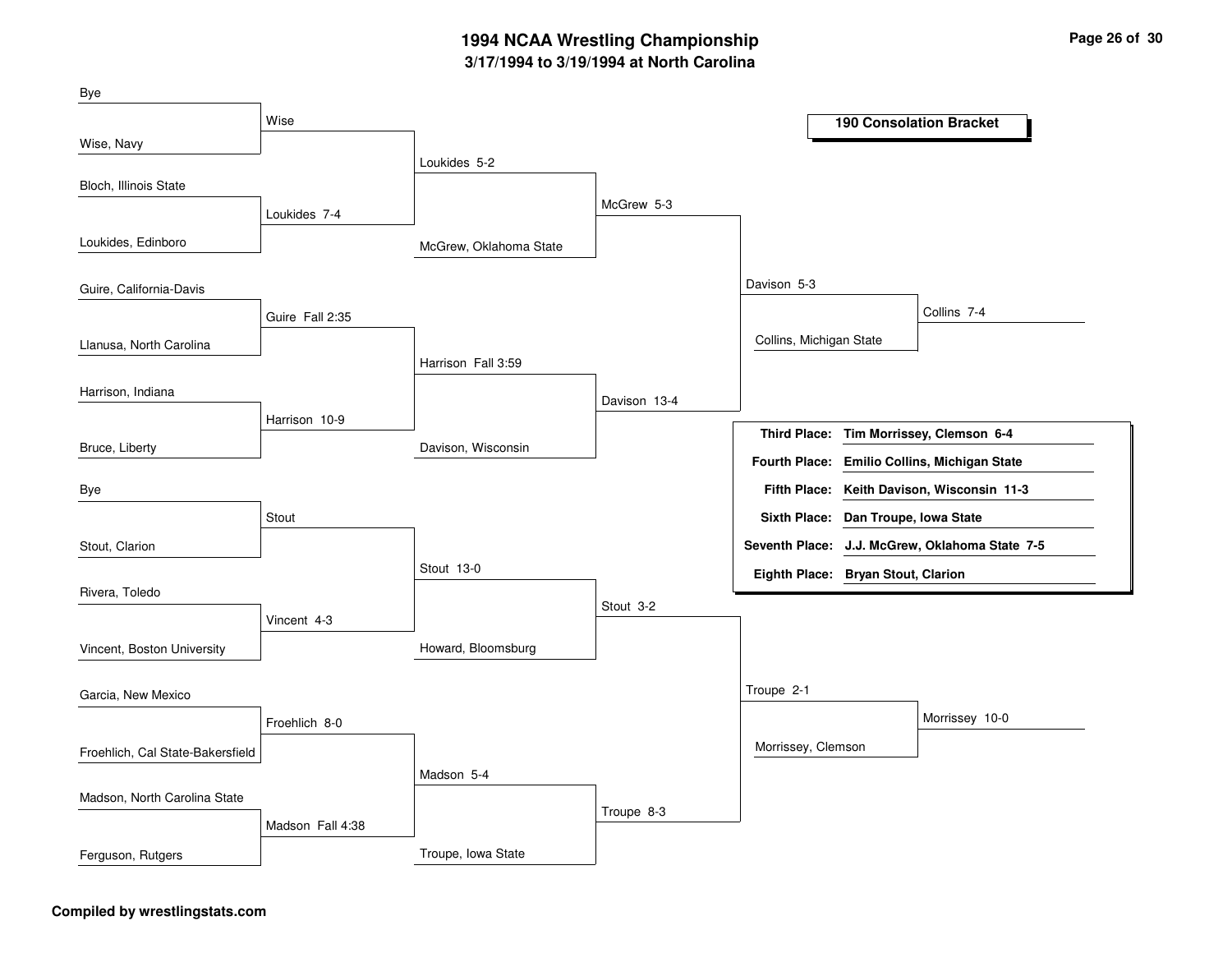**No Pigtails Bouts for 190 Weight Class**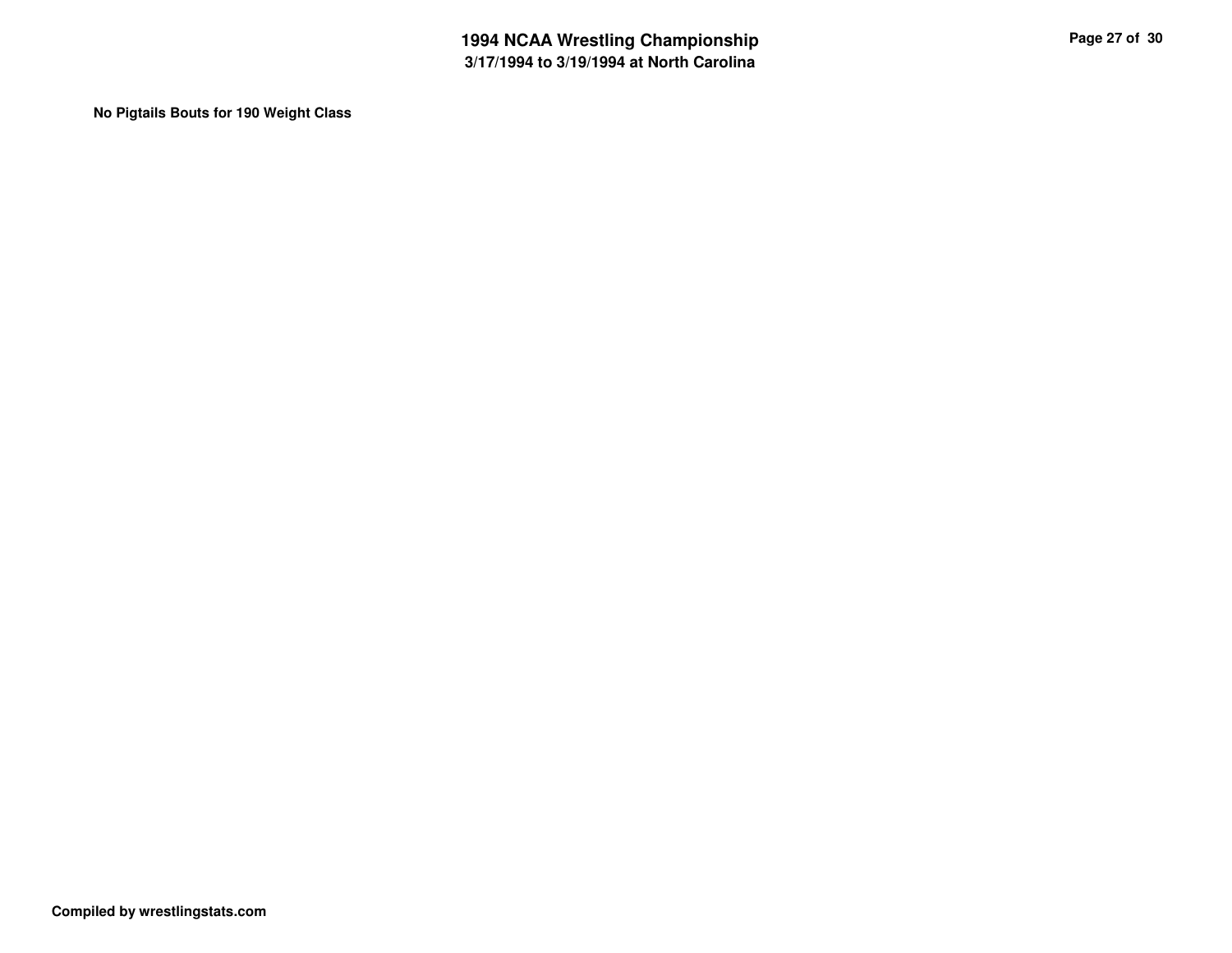| Josh Feldman, Virginia Tech [12]     |                        |                           |                        |                           |
|--------------------------------------|------------------------|---------------------------|------------------------|---------------------------|
| Bye                                  | Josh Feldman           |                           |                        |                           |
| Steve King, Michigan [5]             | Steve King 5-2         | Josh Feldman 5-4 TB       |                        | 275 Weight Class          |
| Darin Priesendorf, Fresno State      |                        |                           |                        |                           |
| Keith Turner, Clemson                |                        |                           | John Kading 5-3 OT     |                           |
| Joe Yanis, Hofstra                   | Keith Turner 7-5 OT    |                           |                        |                           |
| Vito Maurici, Indiana [4]            |                        | John Kading 10-3          |                        |                           |
| John Kading, Oklahoma                | John Kading 3-2        |                           |                        |                           |
| Kerry McCoy, Penn State [1]          |                        |                           |                        | Kerry McCoy 10-3          |
| Chris Kleckner, Boston University    | Kerry McCoy 3-0        |                           |                        |                           |
| Kevin Langley, Cal State-Bakersfield |                        | Kerry McCoy 16-6          |                        |                           |
| George Parker, Oklahoma State        | Kevin Langley 7-2      |                           |                        |                           |
| Rick Burlenski, Ohio State           |                        |                           | Kerry McCoy 3-1        |                           |
| Dan Hicks, Navy [8]                  | Dan Hicks 5-3          |                           |                        |                           |
| Reynold Gardner, Oregon State        |                        | Dan Hicks 7-3             |                        |                           |
| Justin Harty, North Carolina [9]     | Justin Harty 10-8      |                           |                        |                           |
| Justin Greenlee, Northern Iowa [2]   |                        |                           |                        | Kerry McCoy 7-4           |
| Chris Anderson, Oregon               | Justin Greenlee 4-1    |                           |                        |                           |
| Jim Howard, West Virginia            |                        | Justin Greenlee Fall 4:22 |                        |                           |
| Nick Hall, Old Dominion              | Nick Hall 6-2          |                           |                        |                           |
| Jeff Walter, Wisconsin [10]          |                        |                           | Justin Greenlee 4-2    |                           |
| Mark Wysong, Virginia Military       | Jeff Walter Fall 5:34  |                           |                        |                           |
| Jeremy Lay, Missouri [7]             |                        | Jeff Walter 1-1 TB        |                        |                           |
| Bill Sjolinder, Army                 | Jeremy Lay 8-2         |                           |                        |                           |
| Billy Pierce, Minnesota [3]          |                        |                           |                        | Justin Greenlee Fall 2:13 |
| Joey Allen, Pennsylvania             | Billy Pierce DSQ 6:08  |                           |                        |                           |
| Rob Sintobin, Clarion                |                        | Rob Sintobin 5-4          |                        |                           |
| Scott Durieux, Ohio University       | Rob Sintobin Fall 1:02 |                           |                        |                           |
| Tony Vaughn, Purdue [6]              |                        |                           |                        |                           |
| Wally Wickline, Duquesne             |                        |                           | Rob Sintobin Fall 0:47 |                           |
|                                      | Tony Vaughn Fall 2:17  |                           |                        |                           |
| <b>Bye</b>                           |                        | Tony Vaughn 3-1 OT        |                        |                           |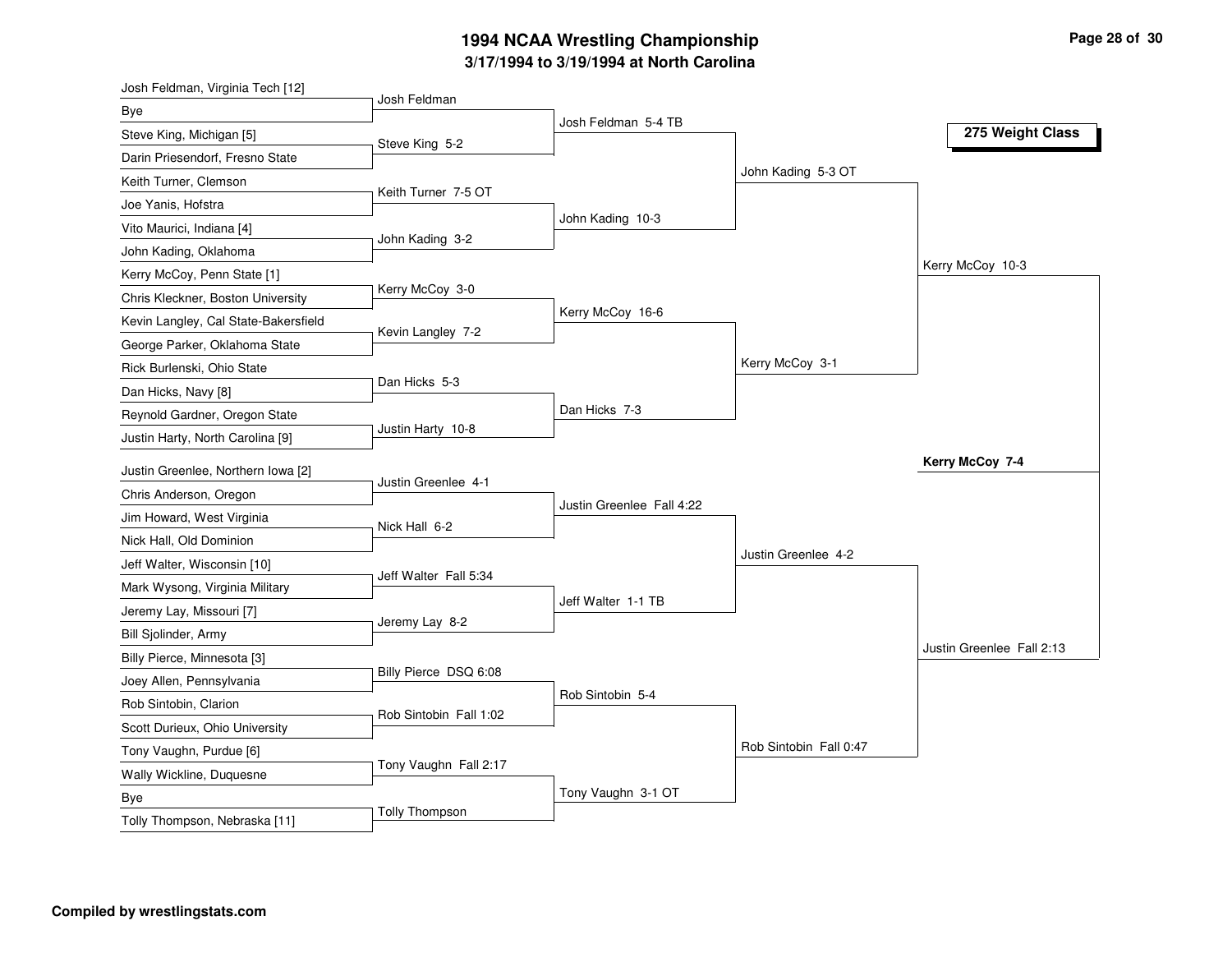| Bye                            |                    |                        |               |                                     |                                                |
|--------------------------------|--------------------|------------------------|---------------|-------------------------------------|------------------------------------------------|
|                                | King               |                        |               |                                     | <b>275 Consolation Bracket</b>                 |
| King, Michigan                 |                    |                        |               |                                     |                                                |
| Maurici, Indiana               |                    | King 2-1 TB            |               |                                     |                                                |
|                                | Maurici DFT 3:16   |                        | Vaughn 5-1 OT |                                     |                                                |
| Turner, Clemson                |                    |                        |               |                                     |                                                |
|                                |                    | Vaughn, Purdue         |               |                                     |                                                |
| Kleckner, Boston University    |                    |                        |               | Vaughn 11-3                         |                                                |
|                                | Kleckner 4-1       |                        |               |                                     | Vaughn 5-3                                     |
| Langley, Cal State-Bakersfield |                    |                        |               | Kading, Oklahoma                    |                                                |
|                                |                    | Harty 3-1              |               |                                     |                                                |
| Burlenski, Ohio State          |                    |                        | Harty 2-1     |                                     |                                                |
|                                | Harty 4-0          |                        |               |                                     | Third Place: Tony Vaughn, Purdue Fall 6:11     |
| Harty, North Carolina          |                    | Walter, Wisconsin      |               | Fourth Place: Rob Sintobin, Clarion |                                                |
| Anderson, Oregon               |                    |                        |               | Fifth Place: Dan Hicks, Navy 4-1    |                                                |
|                                |                    |                        |               |                                     |                                                |
|                                | <b>Hall 2-1</b>    |                        |               | <b>Sixth Place:</b>                 | John Kading, Oklahoma                          |
| Hall, Old Dominion             |                    | Lay 3-1                |               |                                     | Seventh Place: Josh Feldman, Virginia Tech 8-2 |
| Wysong, Virginia Military      |                    |                        |               |                                     | Eighth Place: Justin Harty, North Carolina     |
|                                | Lay Fall 5:36      |                        | Hicks 2-1     |                                     |                                                |
| Lay, Missouri                  |                    | Hicks, Navy            |               |                                     |                                                |
|                                |                    |                        |               |                                     |                                                |
| Durieux, Ohio University       |                    |                        |               | Hicks 4-2                           |                                                |
|                                | Pierce 5-4 TB      |                        |               |                                     | Sintobin 7-3                                   |
| Pierce, Minnesota              |                    |                        |               | Sintobin, Clarion                   |                                                |
|                                |                    | Thompson 4-2           |               |                                     |                                                |
| Wickline, Duquesne             |                    |                        | Feldman 6-3   |                                     |                                                |
|                                | Thompson Fall 4:57 |                        |               |                                     |                                                |
| Thompson, Nebraska             |                    | Feldman, Virginia Tech |               |                                     |                                                |

### **Compiled by wrestlingstats.com**